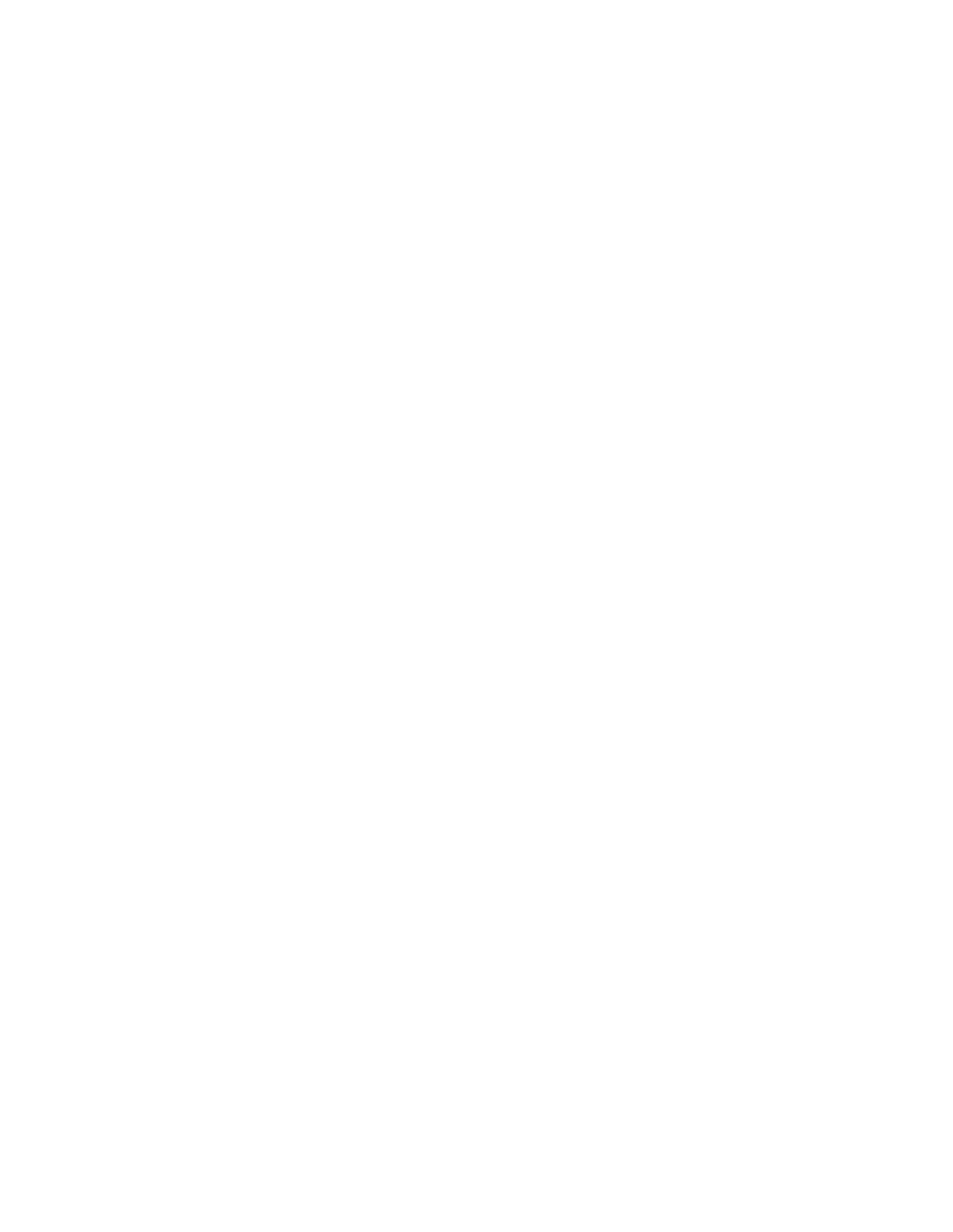### **Data Rights Provisions**

THE INFORMATION CONTAINED IN THIS MANUAL IS SUPPLIED WITH LIMITED RIGHTS ONLY. DATA SHALL NOT, WITHOUT THE WRITTEN PERMISSION OF THE CONTRACTOR, BE EITHER (A) USED, RELEASED, OR DISCLOSED IN WHOLE OR IN PART OUTSIDE THE GOVERNMENT, (B) USED IN WHOLE OR IN PART BY THE GOVERNMENT FOR MANUFACTURE OR, IN THE CASE OF COMPUTER SOFTWARE DOCUMENTATION, FOR PREPARING THE SAME OR SIMILAR COMPUTER SOFTWARE, OR (C) USED BY A PARTY OTHER THAN THE GOVERNMENT, EXCEPT FOR: (1) EMERGENCY REPAIR OR OVERHAUL WORK ONLY, BY OR FOR THE GOVERNMENT, WHERE THE ITEM OR PROCESS CONCERNED IS NOT OTHERWISE REASONABLY AVAILABLE TO ENABLE TIMELY PERFORMANCE OF THE WORK, PROVIDED THAT THE RELEASE OR DISCLOSURE HEREOF OUTSIDE THE GOVERNMENT SHALL BE MADE SUBJECT TO A PROHIBITION AGAINST FURTHER USE, RELEASE OR DISCLOSURE; OR (2) RELEASE TO A FOREIGN GOVERNMENT, AS THE INTEREST OF THE UNITED STATES MAY REQUIRE, ONLY FOR INFORMATION OR EVALUATION WITHIN SUCH GOVERNMENT OR THE CONDITIONS OF (1) ABOVE. THIS STATEMENT SHALL BE INCLUDED ON ANY REPRODUCTION HEREOF.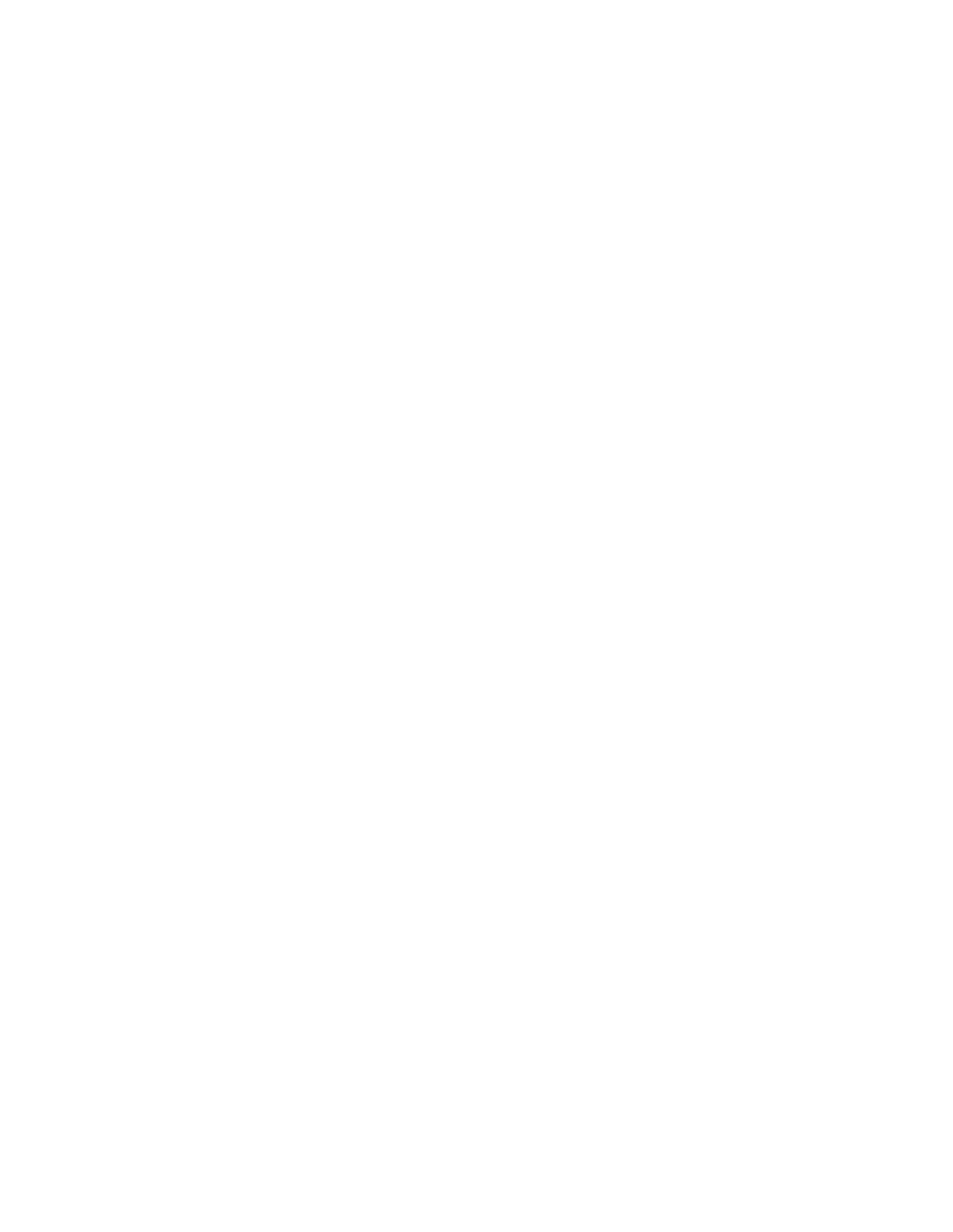# **Contents**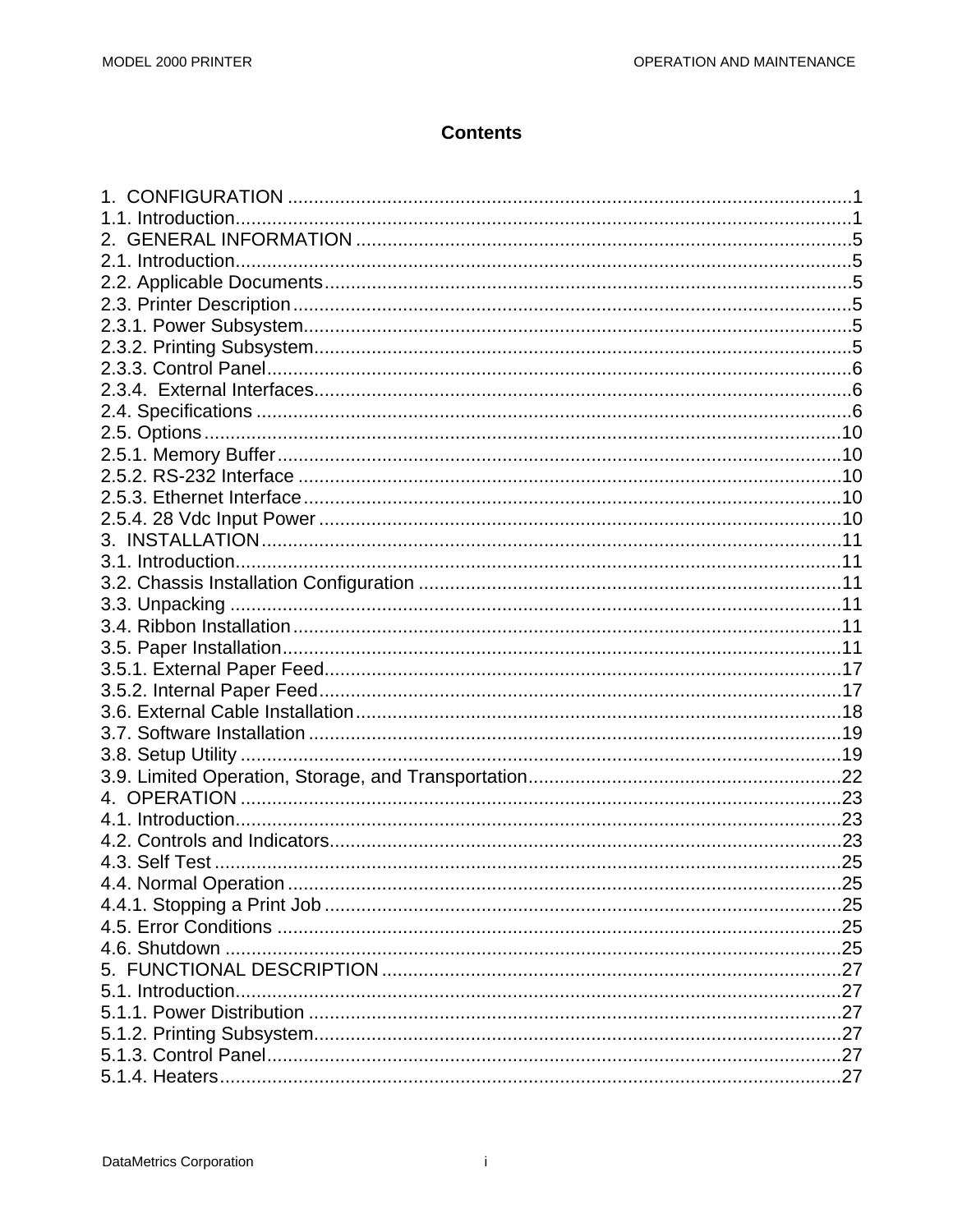| .29 |
|-----|
|     |
| .29 |
| .29 |
|     |
|     |
|     |
|     |
|     |
|     |
|     |
|     |
|     |
|     |
|     |
|     |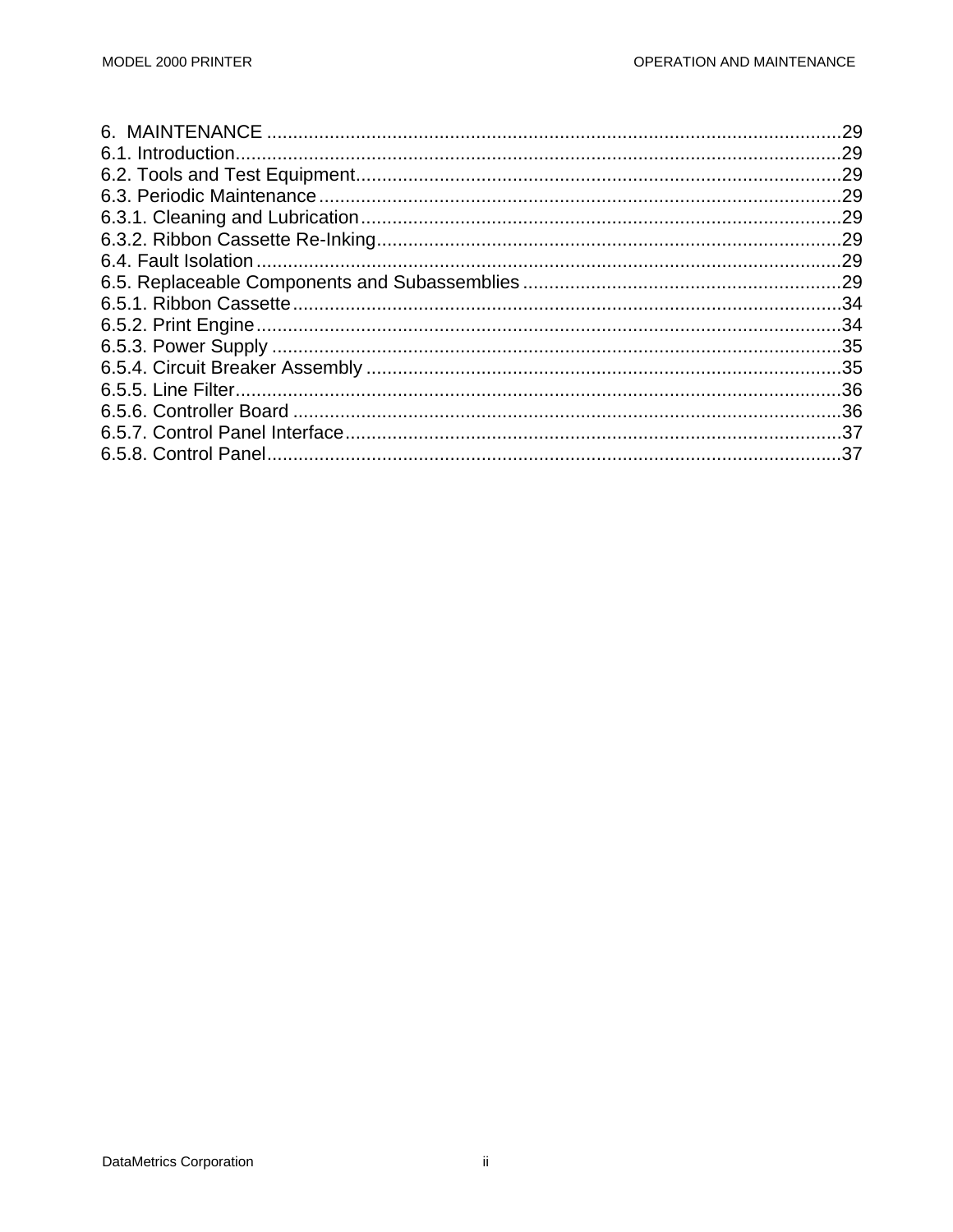# **Figures**

| Figure 3-1. Rack Mount/Internal Paper Feed Configuration Installation Dimensions 12 |  |
|-------------------------------------------------------------------------------------|--|
| Figure 3-2. Tabletop/External Paper Feed Configuration Installation Dimensions 13   |  |
|                                                                                     |  |
| Figure 3-4. External Feed Configuration Ribbon and Paper Installation15             |  |
| Figure 3-5. Internal Feed Configuration Ribbon and Paper Installation16             |  |
|                                                                                     |  |
|                                                                                     |  |
|                                                                                     |  |
|                                                                                     |  |
| Figure 6-2. External Feed Configuration Replaceable Unit Locations 32               |  |
| Figure 6-3. Internal Feed Configuration Replaceable Unit Locations 33               |  |

### **Tables**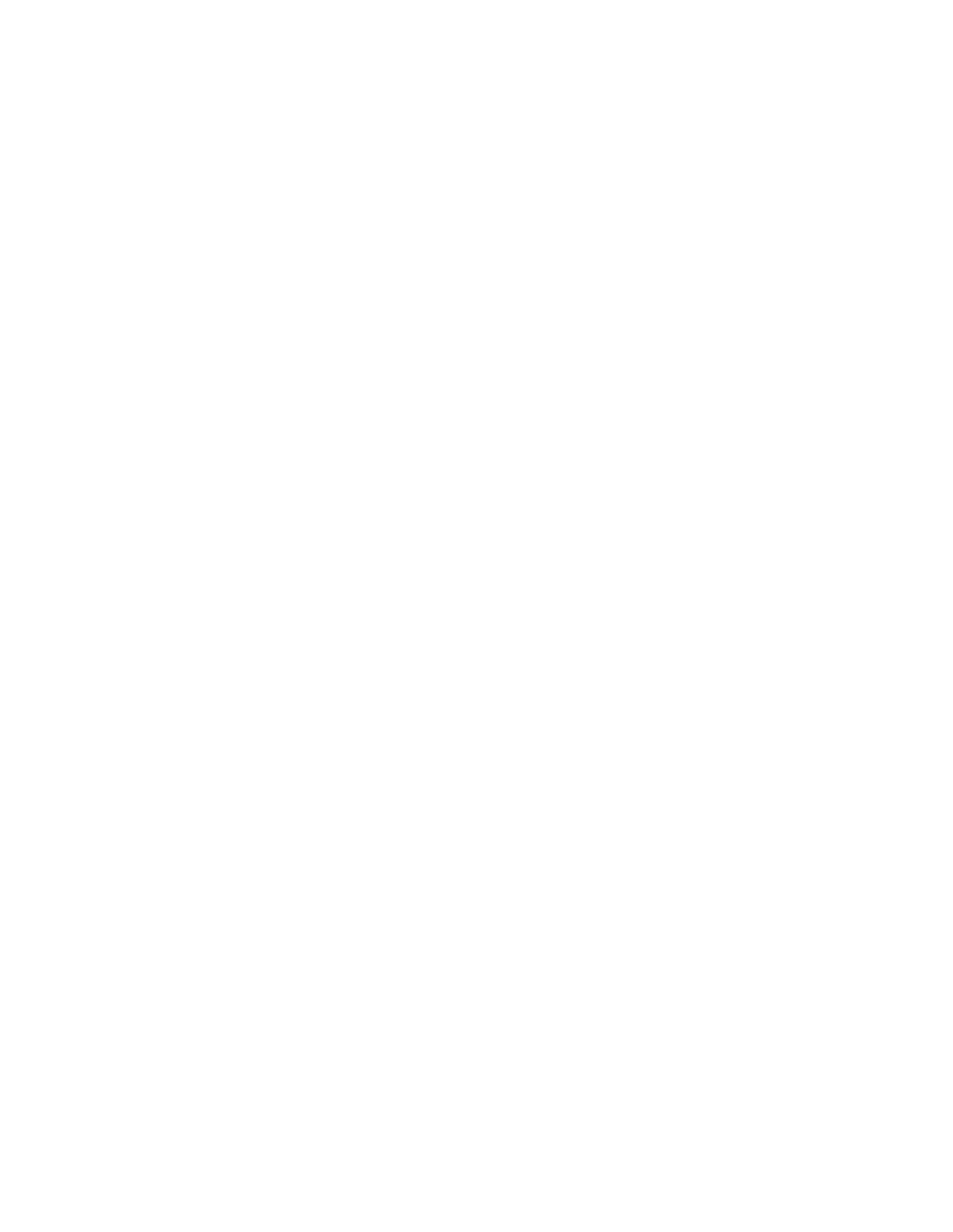# **1. CONFIGURATION**

### **1.1. Introduction**

This chapter defines the configuration of a specific Model 2x00 printer. Information is provided concerning system configuration (Table 1-1), field-replaceable units (Table 1-2), external cabling (Table 1-3), and external connector signal assignments (Table 1-4).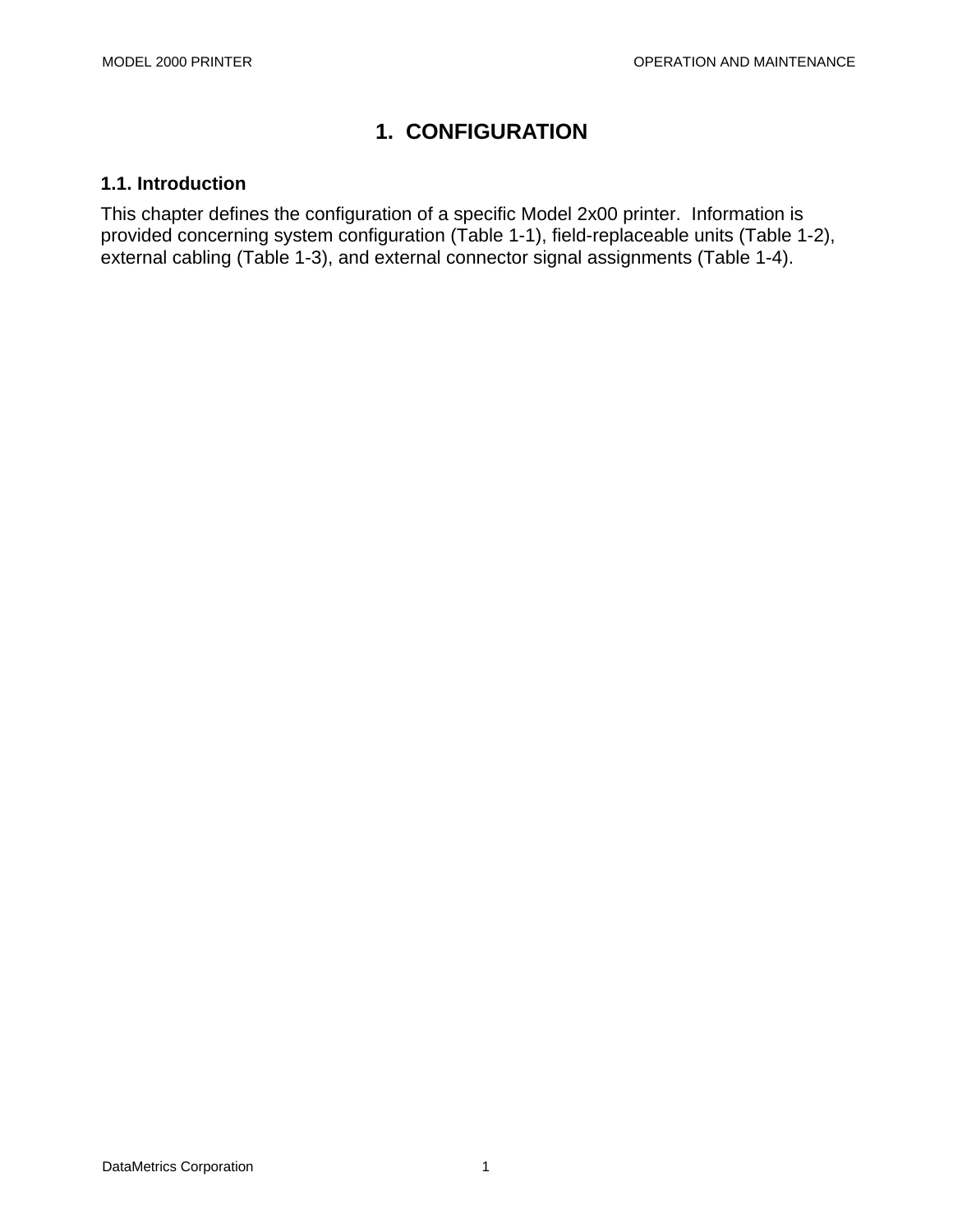| Characteristic                    | Description          |
|-----------------------------------|----------------------|
| Top Assembly Part No.             | 202000-001           |
| Paper-Feed Configuration          | <b>External Feed</b> |
| <b>Installation Configuration</b> | Tabletop             |

# **Table 1-1. System Configuration**

# **Table 1-2. Field Replaceable Units**

| Description                     | Part No.                  |
|---------------------------------|---------------------------|
| <b>Print Engine Assembly</b>    | 200014-001                |
| Control Panel Interface         | 200094-001                |
| <b>Power Supply Assembly</b>    | 200179-002                |
| <b>Circuit Breaker Assembly</b> | 200220-002                |
| Ribbon Cassette                 | 302000-095 <sup>(1)</sup> |
| <b>Controller Board</b>         | 302000-098                |
| Line Filter                     | 600011-001                |
| <b>Control Panel</b>            | 700002-001                |

(1) Equivalent to Panasonic order number KX-P160.

## **Table 1-3. External Cables**

| <b>Description</b>    | Part No.   |
|-----------------------|------------|
| <b>AC Power Cable</b> | 200199-003 |
|                       |            |
|                       |            |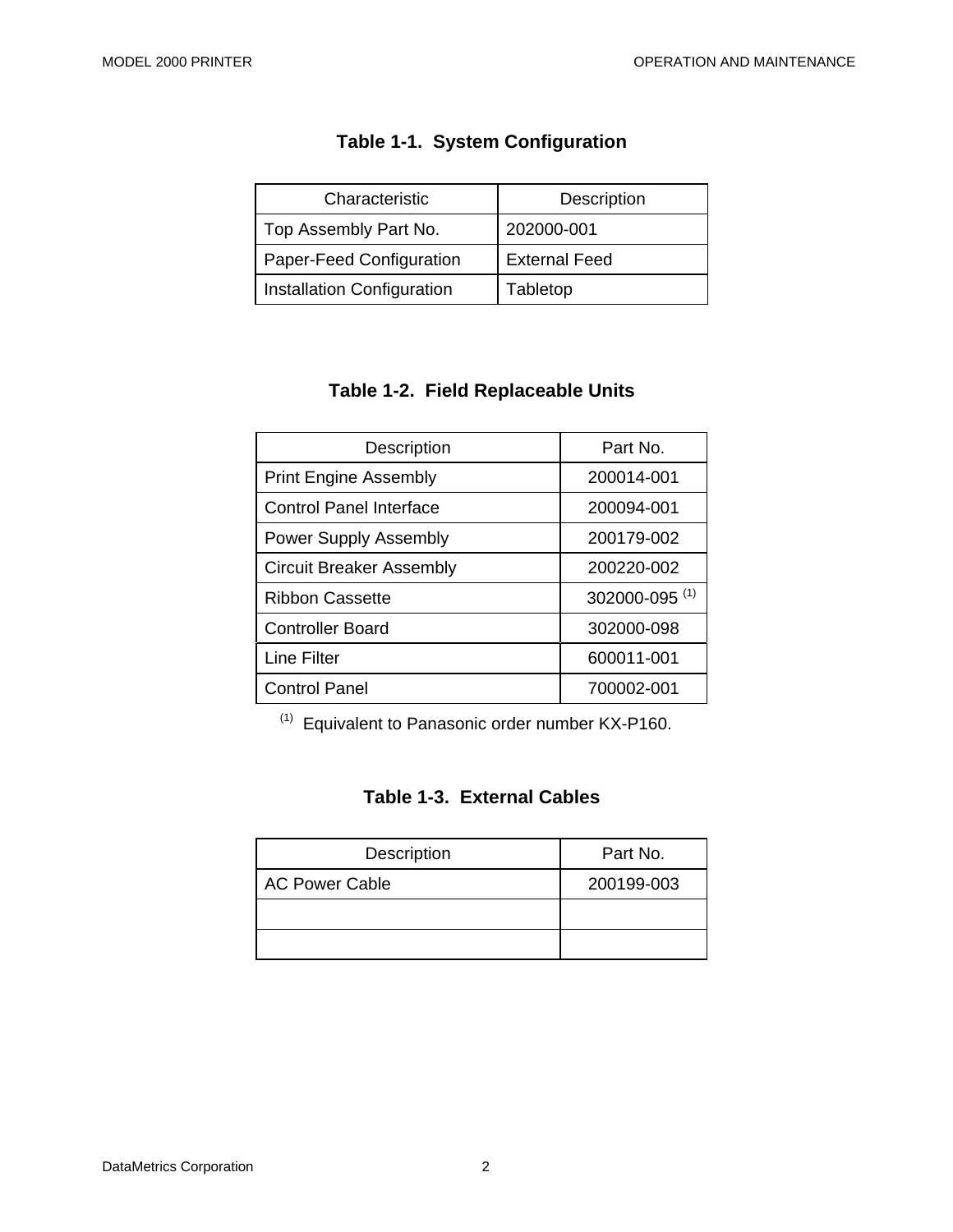| Connector      | Function             | Pin                                                                                                                                                                                                                                                                                               | Signal                                                                                                                                                                                                                                                                                                                                                                                                                                                                                                                                                                                                                                                                                       |
|----------------|----------------------|---------------------------------------------------------------------------------------------------------------------------------------------------------------------------------------------------------------------------------------------------------------------------------------------------|----------------------------------------------------------------------------------------------------------------------------------------------------------------------------------------------------------------------------------------------------------------------------------------------------------------------------------------------------------------------------------------------------------------------------------------------------------------------------------------------------------------------------------------------------------------------------------------------------------------------------------------------------------------------------------------------|
| J <sub>1</sub> | <b>Prime Power</b>   | 1<br>$\mathbf{2}$<br>3                                                                                                                                                                                                                                                                            | <b>HOT</b><br><b>NEUTRAL</b><br><b>CHASSIS GROUND</b>                                                                                                                                                                                                                                                                                                                                                                                                                                                                                                                                                                                                                                        |
| J2             | <b>Parallel Data</b> | $\mathbf 1$<br>$\overline{2}$<br>3<br>$\overline{\mathbf{4}}$<br>5<br>6<br>$\overline{7}$<br>8<br>$\boldsymbol{9}$<br>10<br>11<br>12 <sub>2</sub><br>13<br>14<br>15<br>16<br>17<br>18<br>19<br>20<br>21<br>22<br>23<br>24<br>25<br>26<br>27<br>28<br>29<br>30<br>31<br>32<br>33<br>34<br>35<br>36 | DATA STROBE*<br>DATA BIT 1<br>DATA BIT 2<br>DATA BIT 3<br>DATA BIT 4<br>DATA BIT 5<br>DATA BIT 6<br>DATA BIT 7<br>DATA BIT 8<br><b>ACKNOWLEDGE*</b><br><b>BUSY</b><br>PAPER OUT<br><b>SELECT</b><br><b>AUTO FEED XT*</b><br>Not used<br><b>SIGNAL GROUND</b><br><b>CHASSIS GROUND</b><br>$+5V$<br><b>DATA STROBE RETURN</b><br><b>DATA BIT 1 RETURN</b><br>DATA BIT 2 RETURN<br><b>DATA BIT 3 RETURN</b><br>DATA BIT 4 RETURN<br>DATA BIT 5 RETURN<br><b>DATA BIT 6 RETURN</b><br>DATA BIT 7 RETURN<br><b>DATA BIT 8 RETURN</b><br><b>ACKNOWLEDGE RETURN</b><br><b>BUSY RETURN</b><br><b>PRIME RETURN*</b><br>PRIME*<br>ERROR*<br><b>SIGNAL GROUND</b><br>Not used<br>Not used<br>SELECT IN* |

# **Table 1-4. External Connector Signal Assignments**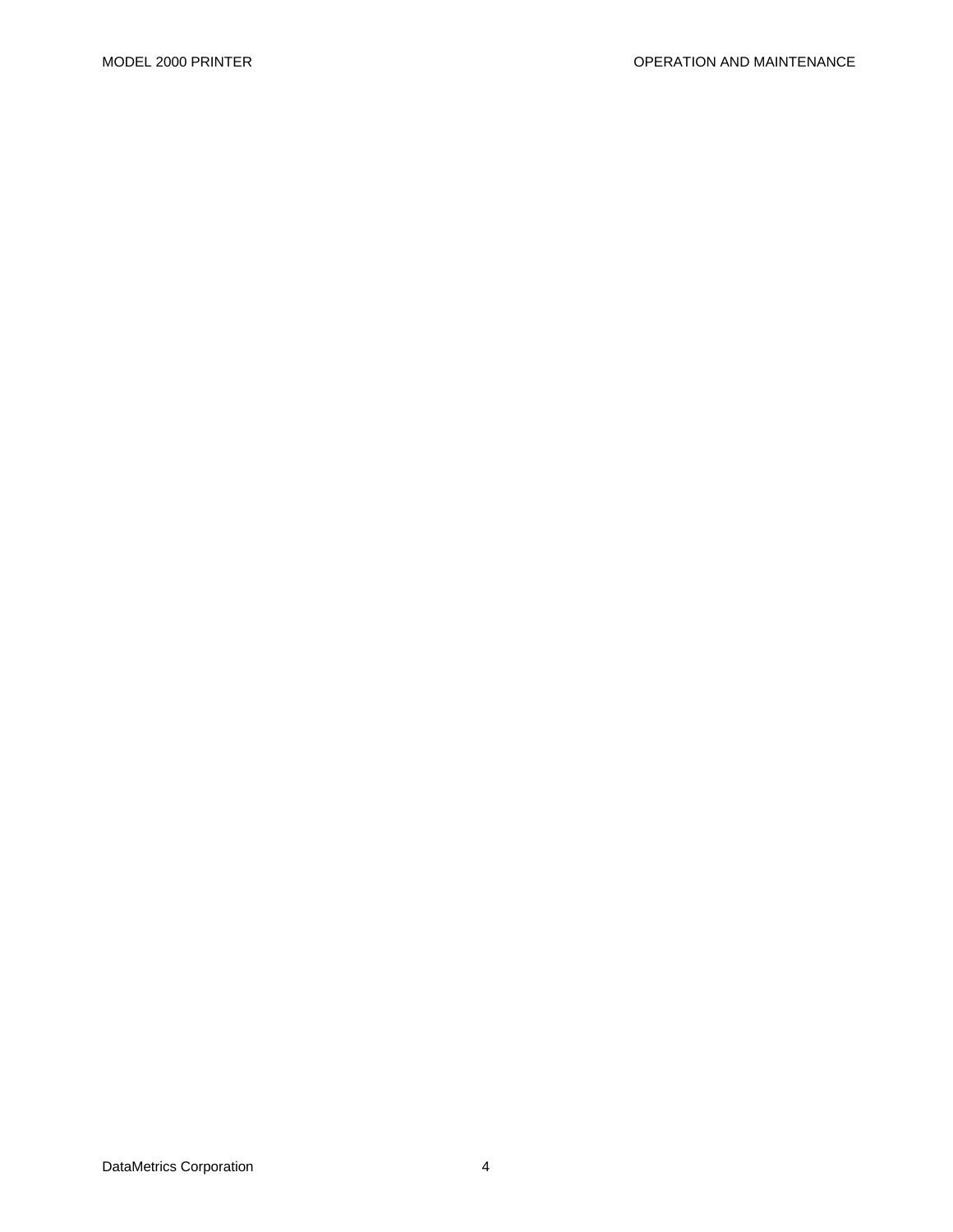### **2. GENERAL INFORMATION**

### **2.1. Introduction**

This manual provides information and instructions required for the operation and maintenance of the Model 2000 dot matrix printer manufactured by Peripheral Equipment Corporation.

### **2.2. Applicable Documents**

#### Military Standards

| MIL-STD-461C | Electromagnetic Emission and Susceptibility Requirements for<br>the Control of Electromagnetic Interference |
|--------------|-------------------------------------------------------------------------------------------------------------|
| MIL-STD-810E | <b>Environmental Test Methods</b>                                                                           |

### **2.3. Printer Description**

The Model 2x00 printer is a ruggedized, general-purpose dot matrix printer that is configured in a single enclosure. The equipment is packaged using environmental management techniques that protect internal components from shock, vibration, temperature extremes, and EMI/RFI. The Model 2000 printer (Figure 2-1) is provided in a tabletop configuration. The Model 2100 (Figure 2-2) is a rack-mount configuration. The tabletop configuration operates with externally fed paper. The rack-mount configuration utilizes paper fed from an internal roll. The printer includes the following primary functional elements:

- Power subsystem Control panel
- Printing subsystem External interfaces

### **2.3.1. Power Subsystem**

The printer operates with either 115 Vac or 230 Vac input power. The power subsystem includes a line filter, power switch/circuit breaker, and power supply.

### **2.3.2. Printing Subsystem**

The printer incorporates a Panasonic Model KX-P2130 dot matrix print engine that provides letter quality (30 x 24 dpi) resolution with a minimum print speed of 56 cps. Print speeds up to 250 cps are supported in draft mode. The printer controller includes a 14 Kbyte buffer that is expandable to 46 Kbyte. The printer may be operated with any host computer that supports Windows or DOS operating environments. The printer supports Epson LQ-860 and IBM Proprinter X24E emulation with a variety of fonts and character sets. Printing is accomplished in bidirectional mode. Printed paper exits the chassis through an aperture in the top cover of the unit. The Model 2000 printer supports page widths of 4 to 11.7 inches and lengths of 5 to 14.3 inches. The Model 2100 printer supports A and A4 size page widths and lengths of 5 to 14.3 inches.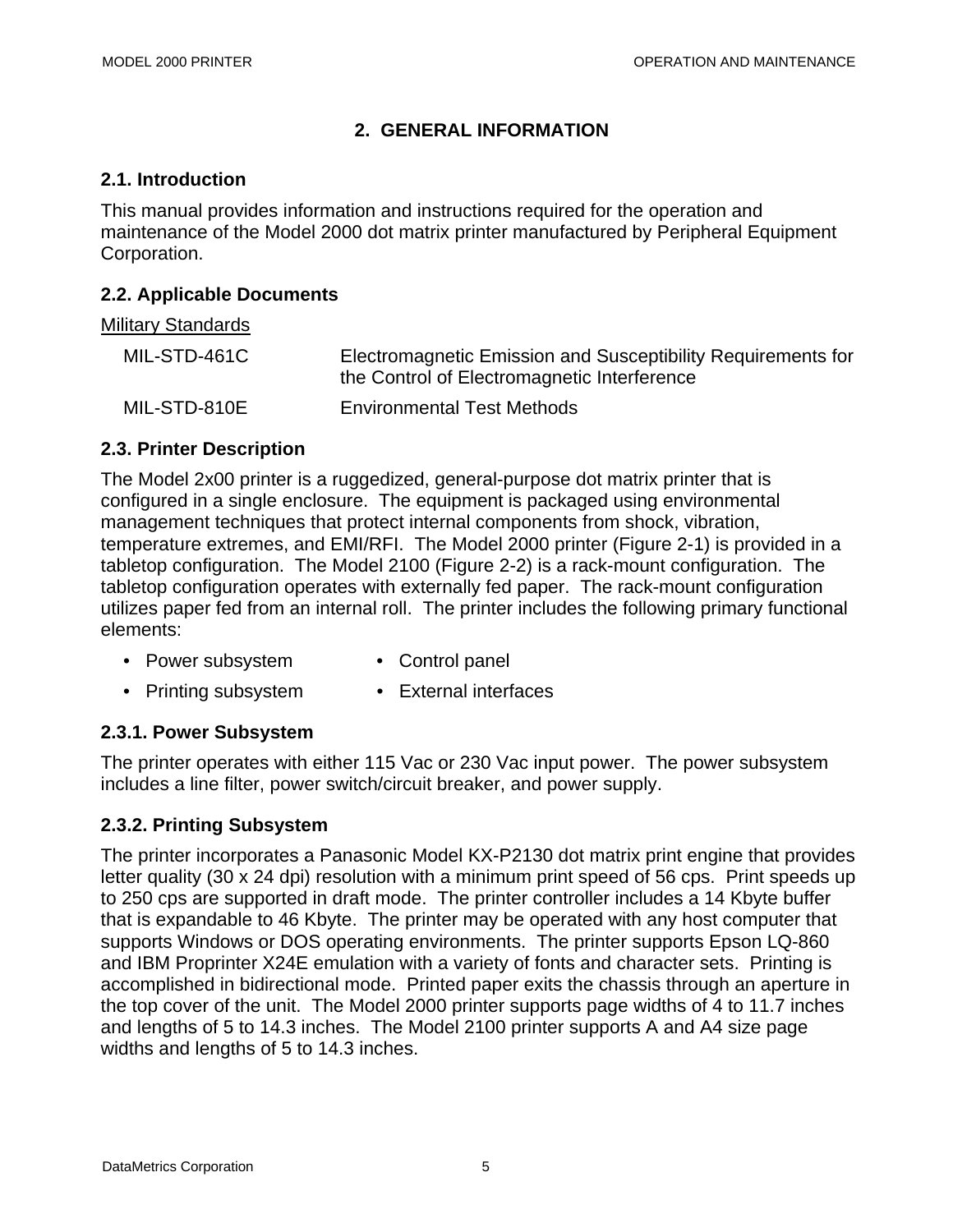

800028-109

### **Figure 2-1. Tabletop/External Paper Feed Configuration**

#### **2.3.3. Control Panel**

The control panel is located at the printer front panel. This panel is the operator interface for print operations other than those controlled from the host computer. Controls and indicators are described in Chapter 4.

#### **2.3.4. External Interfaces**

The rear panel of the printer includes connectors for prime power and the host computer data interface. A chassis ground lug is located on the rear panel adjacent to the power connector. The printer incorporates a Centronics parallel data interface. External connector assignments are identified in Chapter 1.

#### **2.4. Specifications**

Equipment specifications for the Model 2x00 printer are defined in Tables 2-1 through 2-4.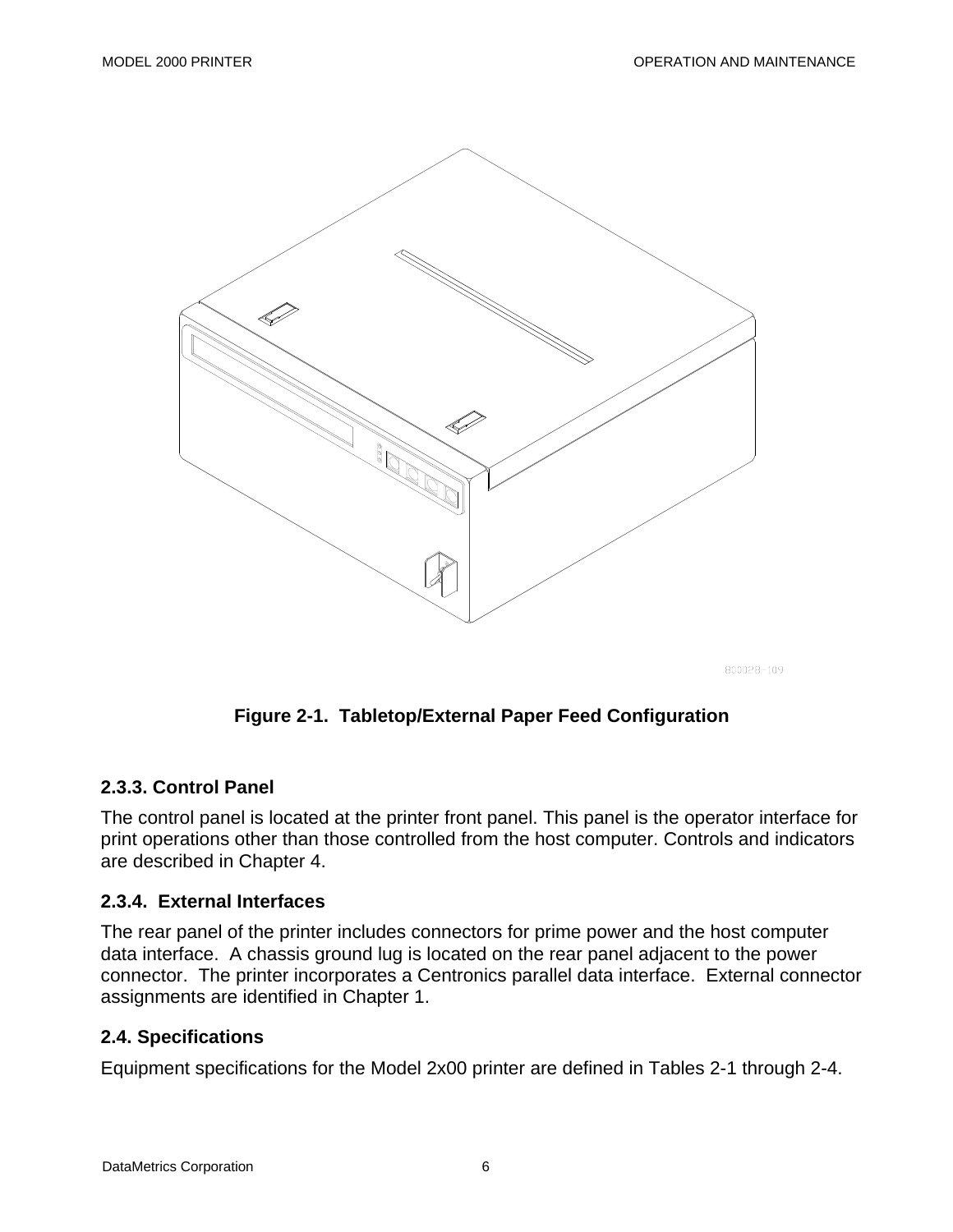

800028-110



| Characteristic           | Description                              |
|--------------------------|------------------------------------------|
| <b>Dimensions</b>        |                                          |
| Tabletop configuration   | 16.9" wide x 7.25" high x 16.5" deep     |
| Rack-mount configuration | 19" wide x 7.25" high x 15.5" deep $(1)$ |
| Weight                   |                                          |
| Tabletop configuration   | $22$ lb.                                 |
| Rack-mount configuration | $25$ lb.                                 |

**Table 2-1. Physical Specifications** 

(1) Excluding handles.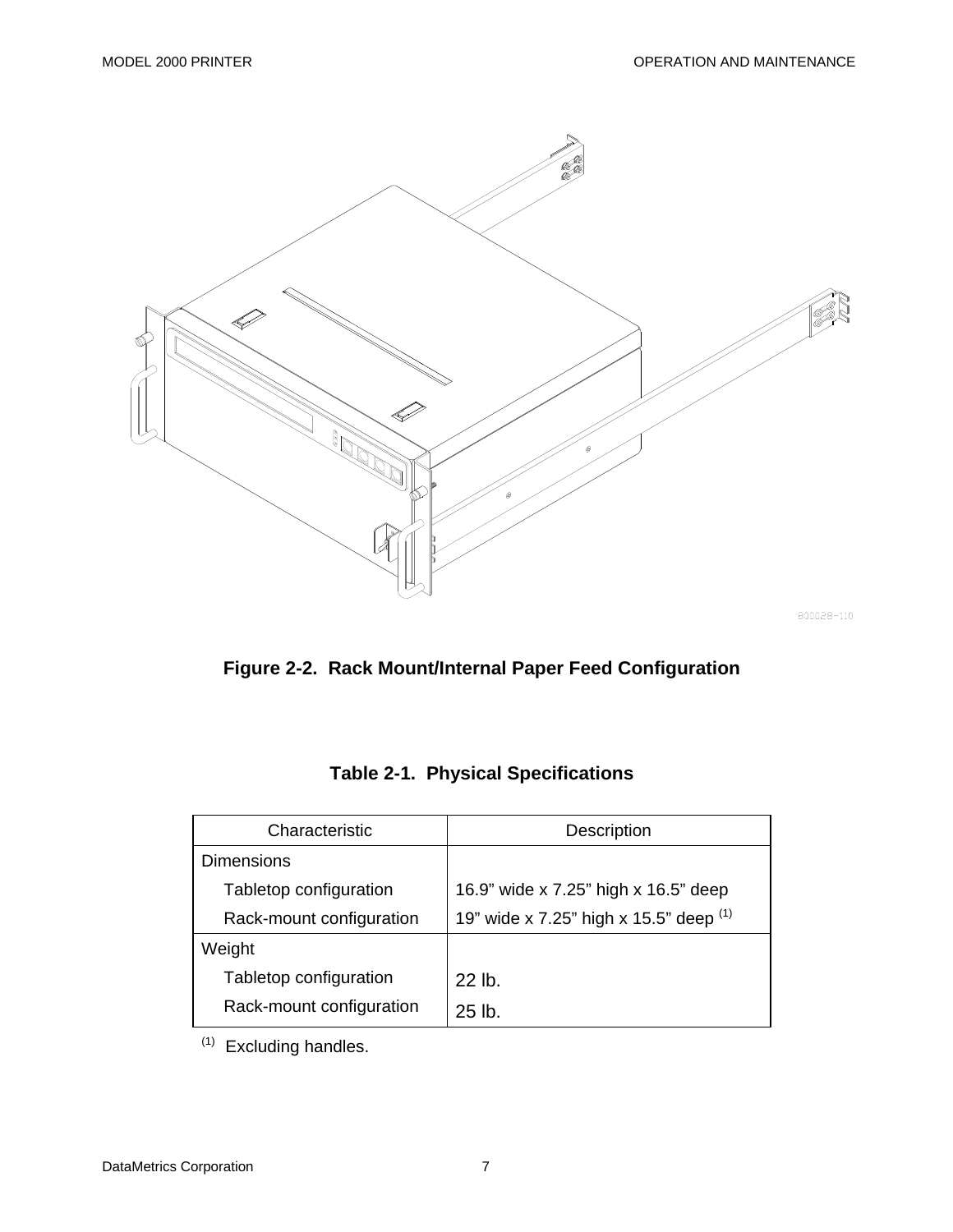| Characteristic               | Description                     |
|------------------------------|---------------------------------|
| Input Voltage <sup>(1)</sup> | 92 to 132 Vac<br>184 to 265 Vac |
| Input Frequency              | 47 to 440 Hz                    |
| <b>Output Current</b>        |                                 |
| 5 Vdc                        | 2 A                             |
| 39 Vdc                       | 6 A                             |
| <b>Power Consumption</b>     | 37/60 W $(2)$                   |

# **Table 2-2. Electrical Specifications**

 $(1)$  Auto-selecting for 115 Vac or 230 Vac source.

 $(2)$  Idle/active printing mode.

|  | <b>Table 2-3. Environmental Specifications</b> |  |
|--|------------------------------------------------|--|
|--|------------------------------------------------|--|

| Characteristic                    | <b>Description</b>                                                           |
|-----------------------------------|------------------------------------------------------------------------------|
| Temperature                       |                                                                              |
| Operating                         | $-25$ to $55^{\circ}$ C                                                      |
| Nonoperating                      | $-40$ to $70^{\circ}$ C                                                      |
| Relative humidity (noncondensing) | 10 to 90%                                                                    |
| Altitude                          |                                                                              |
| Operating                         | 15,000 feet                                                                  |
| Nonoperating                      | 50,000 feet                                                                  |
| Vibration                         | MIL-STD-810E, Method 514.4, Procedure I.                                     |
| Shock                             | MIL-STD-810E, Method 516.4, Procedure VI.                                    |
| Inclination                       | Up to $45^\circ$ off-level on any axis                                       |
| EMI/EMC                           | MIL-STD-461C, Methods CE01, CE03, CS01,<br>CS02, CS06, RE02, RS02, and RS03. |
| Fungus                            | MIL-STD-810E, Method 508.4.                                                  |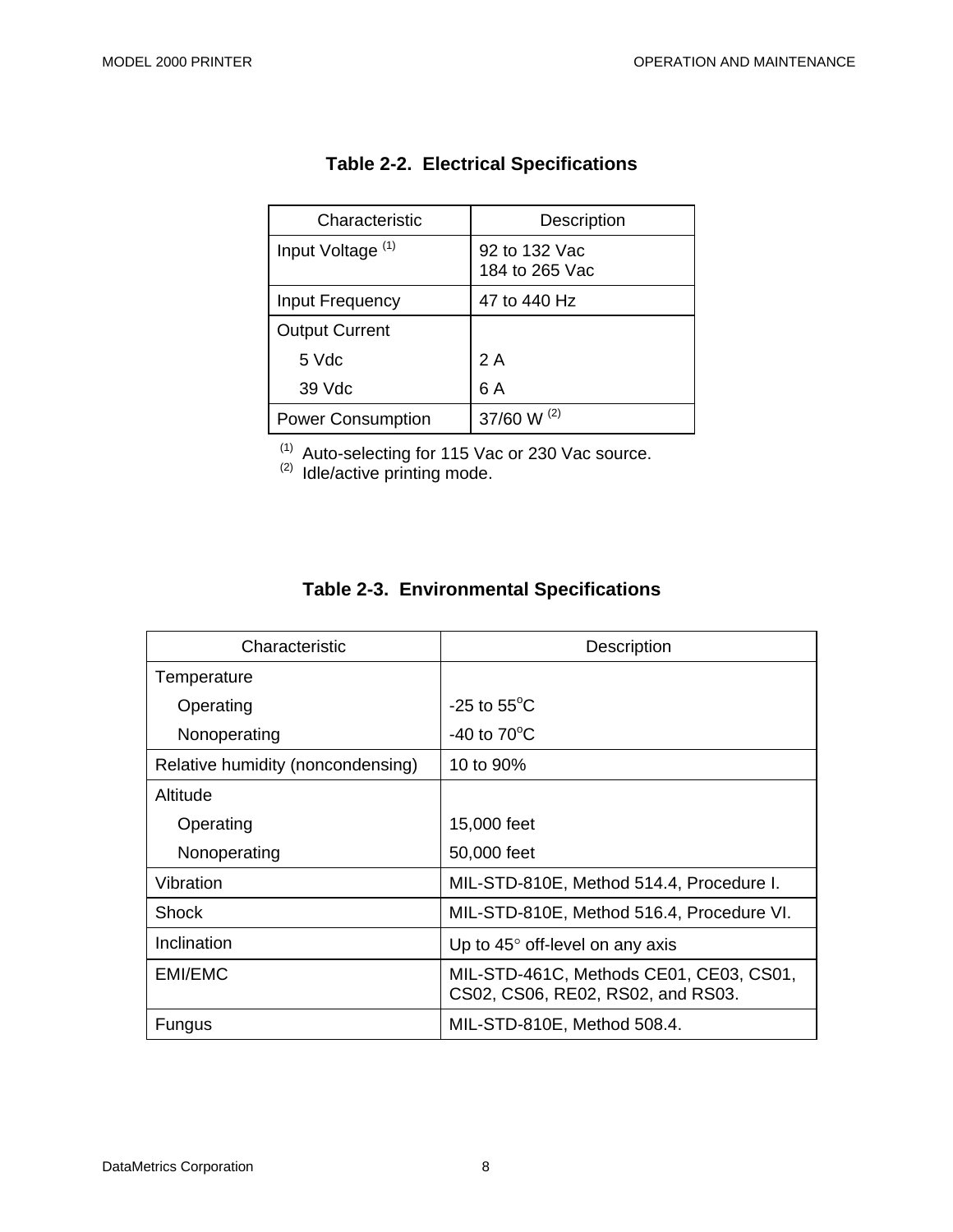| Characteristic                                  | Description                                                          |
|-------------------------------------------------|----------------------------------------------------------------------|
| Fonts                                           |                                                                      |
| Draft                                           | Pica, Elite, and Micron.                                             |
| Letter quality                                  | Roman, Sans Serif, Courier, Prestige, Script, OCR-B, and<br>Bold PS. |
| <b>Character sets</b>                           | 96 regular and italic ASCII characters                               |
|                                                 | 33 international characters (14 countries and Legal set)             |
|                                                 | 158 IBM-PC special characters                                        |
|                                                 | 38 multilingual characters                                           |
| Dot configuration                               |                                                                      |
| <b>Diameter</b>                                 | $0.2 \text{ mm}$                                                     |
| <b>Matrix</b>                                   | 9 x 24 (draft) and 30 x 24 (letter quality)                          |
| Pitch                                           | Draft: 0.21 (horizontal) x 0.14 mm (vertical)                        |
|                                                 | Letter quality: 0.07 (horizontal) x 0.14 mm (vertical)               |
| Characters per inch (cpi)/<br>per line (cpl)    | Pica: 10 cpi/80 cpl                                                  |
|                                                 | Elite: 12 cpi/96 cpl                                                 |
|                                                 | Micron: 15 cpi/120 cpl                                               |
|                                                 | Compressed: 17 cpi/137 cpl                                           |
|                                                 | Elite compressed: 20 cpi/160 cpl                                     |
|                                                 | Pica elongated: 5 cpi/40 cpl                                         |
|                                                 | Elite elongated: 6 cpi/48 cpl                                        |
|                                                 | Micron elongated: 7.5 cpi/60 cpl                                     |
|                                                 | Compressed elongated: 8.5 cpi/68 cpl                                 |
|                                                 | Elite compressed elongated: 10 cpi/80 cpl                            |
| Printing speed {characters<br>per second (cps)} |                                                                      |
| Micron                                          | 250 cps (draft) and 83 cps (letter quality)                          |
| Elite                                           | 200 cps (draft) and 67 cps (letter quality)                          |
| Pica                                            | 167 cps (draft) and 56 cps (letter quality)                          |
| Service life                                    |                                                                      |
| Printhead                                       | 200 million strokes for black ribbon in draft mode                   |
| Ribbon                                          | 3 million characters for black ribbon in draft mode                  |

# **Table 2-4. Printer Performance Specifications**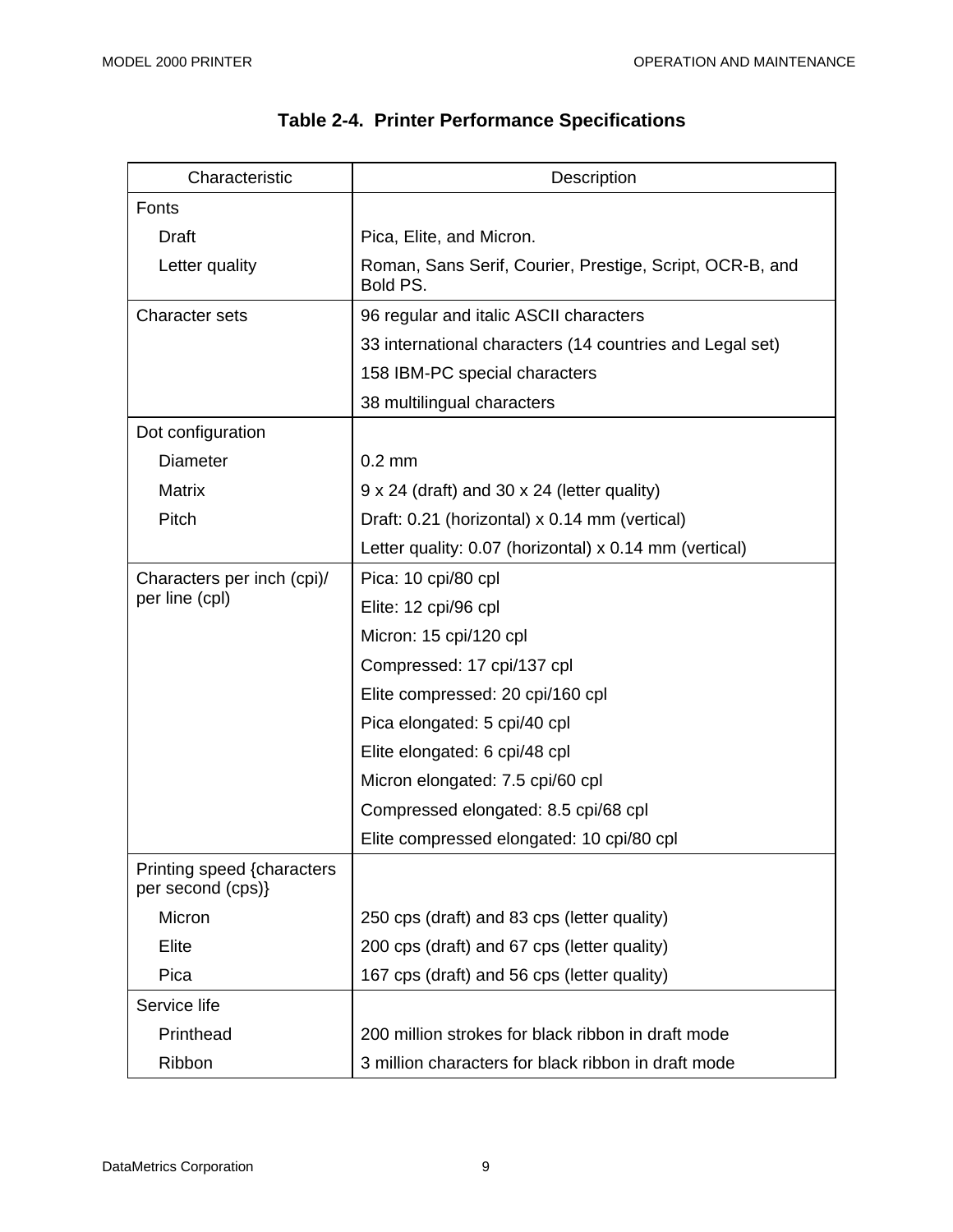### **2.5. Options**

The Model 2x00 printer may be configured with the optional features listed in the following paragraphs.

### **2.5.1. Memory Buffer**

The standard memory buffer (14 Kbyte) may be increased to 46 Kbyte by incorporation of a 32 K expansion buffer chip.

### **2.5.2. RS-232 Interface**

The printer may be configured with a parallel-to-serial converter that allows the unit to operate with an RS-232 data interface.

### **2.5.3. Ethernet Interface**

The printer may be configured with an Ethernet print server that allows the unit to operate with a 10Base2 or 10Base-T data interface.

### **2.5.4. 28 Vdc Input Power**

The printer may be configured with a dc power supply that allows the unit to operate with 28-volt input power.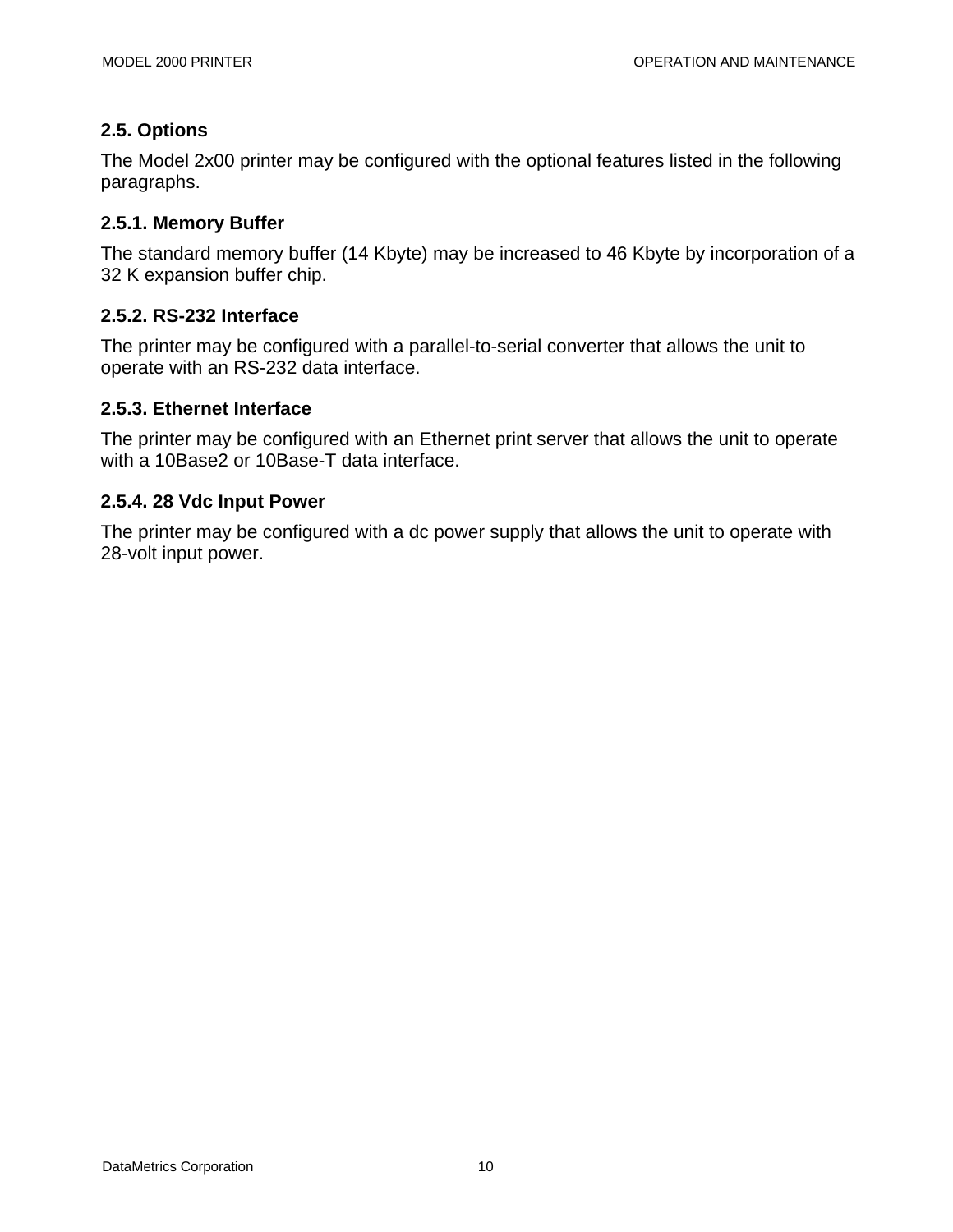# **3. INSTALLATION**

### **3.1. Introduction**

This chapter provides information and instructions required for installation of the Model 2x00 printer. Information is included concerning unpacking, ribbon and paper installation, connection of external cabling, software installation, setup utilities, and storage.

### **3.2. Chassis Installation Configuration**

Model 2100 (rack mount) chassis outline dimensions are identified in Figure 3-1. Model 2000 (tabletop) dimensions are identified in Figure 3-2. The mounting footprint for the tabletop configuration is shown in Figure 3-3.

### **3.3. Unpacking**

Follow the steps listed below to unpack the printer and prepare the unit for installation. Packing materials should be retained for future use.

- a. Carefully remove the printer from the shipping container. Inspect the unit for any evidence of damage.
- b. Open the top cover of the printer and remove the plastic retainer from the printhead carriage guide bar.

### **3.4. Ribbon Installation**

Follow the procedure defined below to install a ribbon cassette in the printer. Refer to Figures 3-4 and 3-5.

- a. Open the top cover of the printer and power up the unit to center the ribbon carriage.
- b. Adjust the head gap lever to the "6" position.
- c. Rotate the knob on the ribbon cassette clockwise to remove any slack.
- d. Position the ribbon cassette over the printhead. Angle the ribbon cartridge down and position it under the retaining bracket. Ensure that the ribbon is located between the printhead nose and the ribbon mask. Gently press down on the cassette until it snaps into place.
- e. Adjust the head gap lever for the thickness of paper used {1 (thin) to 6 (thick)}. A head gap setting of 2 or greater is recommended for normal operation.
- f. Close the top cover of the printer and power down the unit (if required).

### **3.5. Paper Installation**

Follow the procedure defined below to install paper in the printer. Refer to Figures 3-4 and 3-5.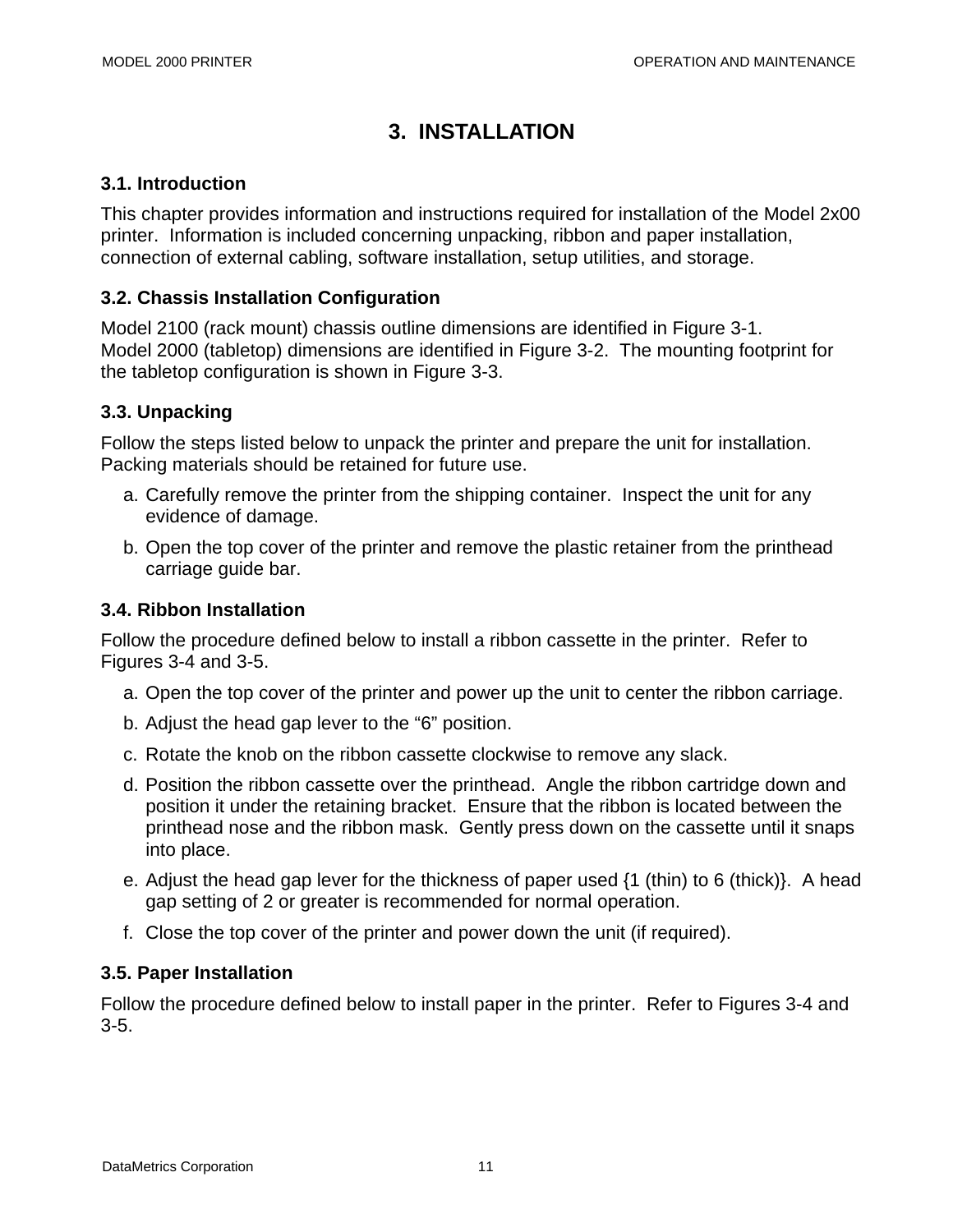

800028-106

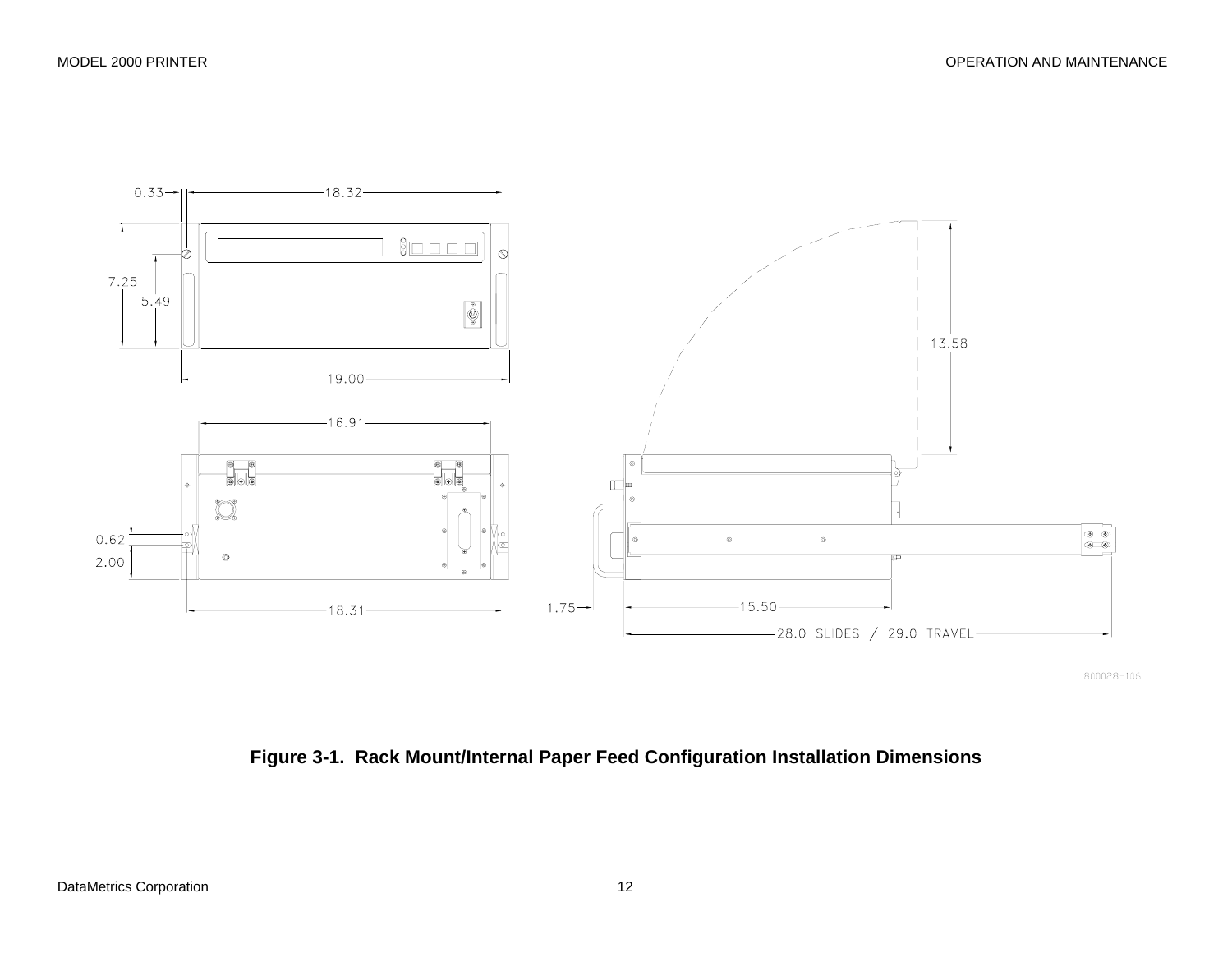

**Figure 3-2. Tabletop/External Paper Feed Configuration Installation Dimensions**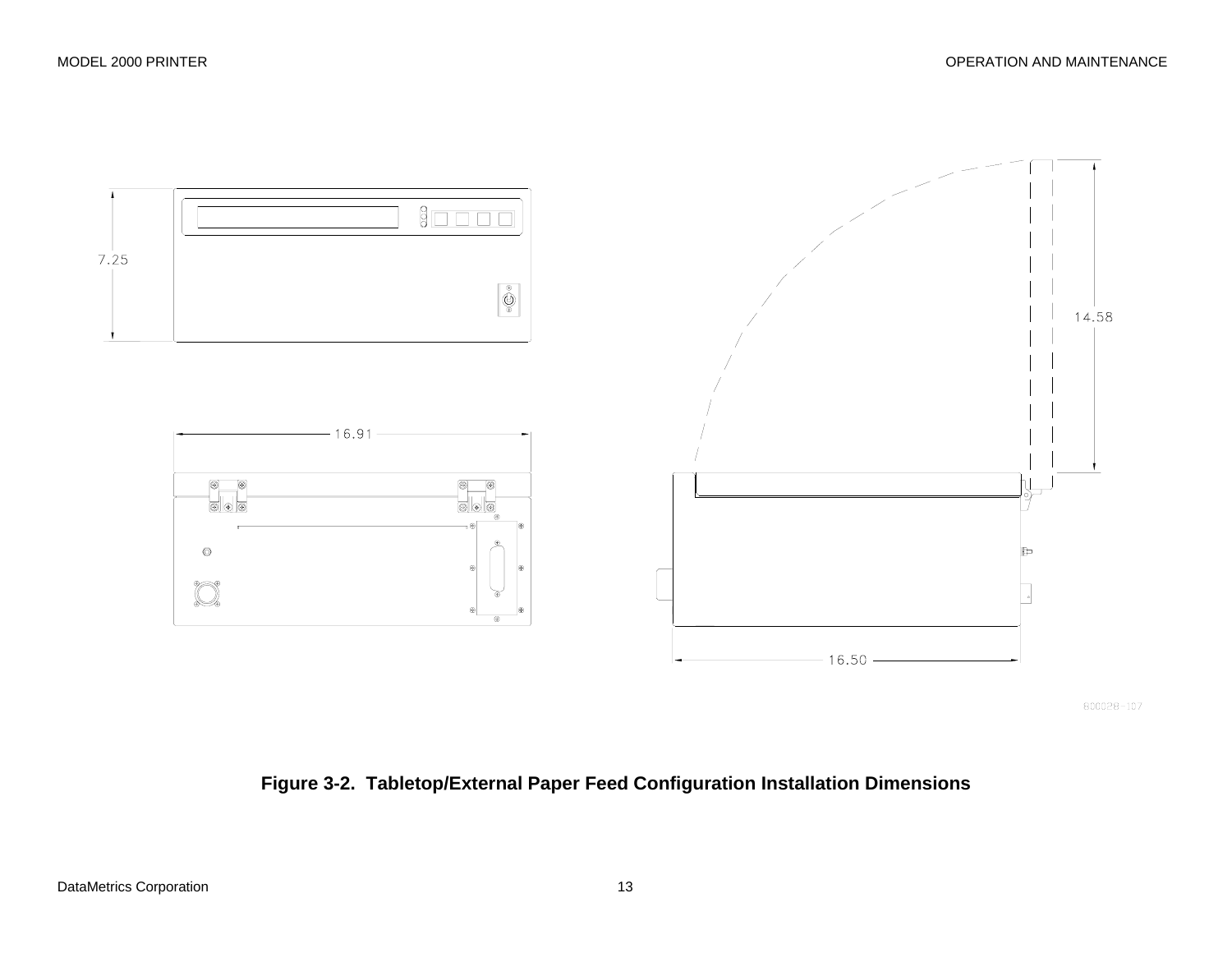

**Figure 3-3. Tabletop Configuration Mounting Footprint**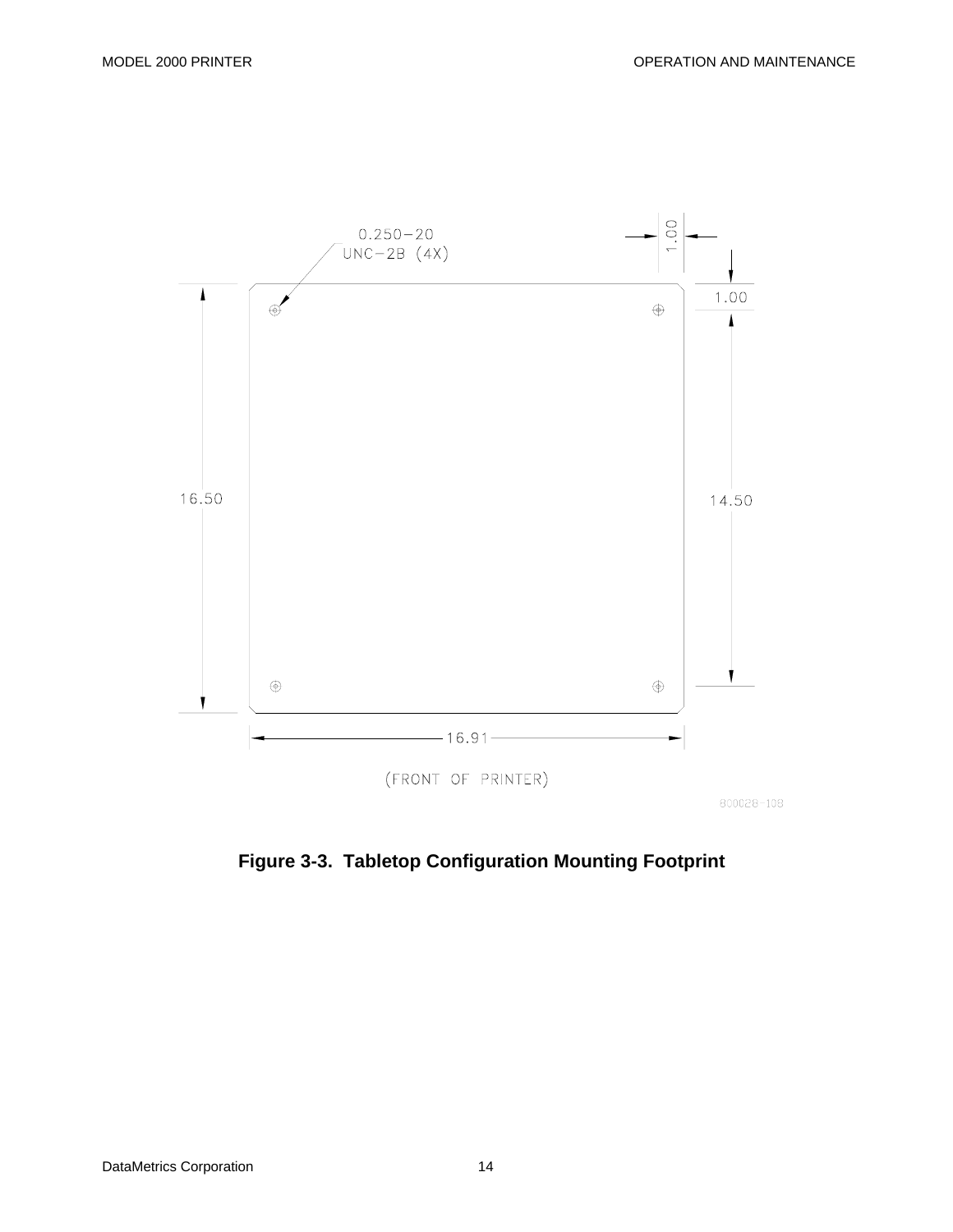

800028-111

### **Figure 3-4. External Feed Configuration Ribbon and Paper Installation**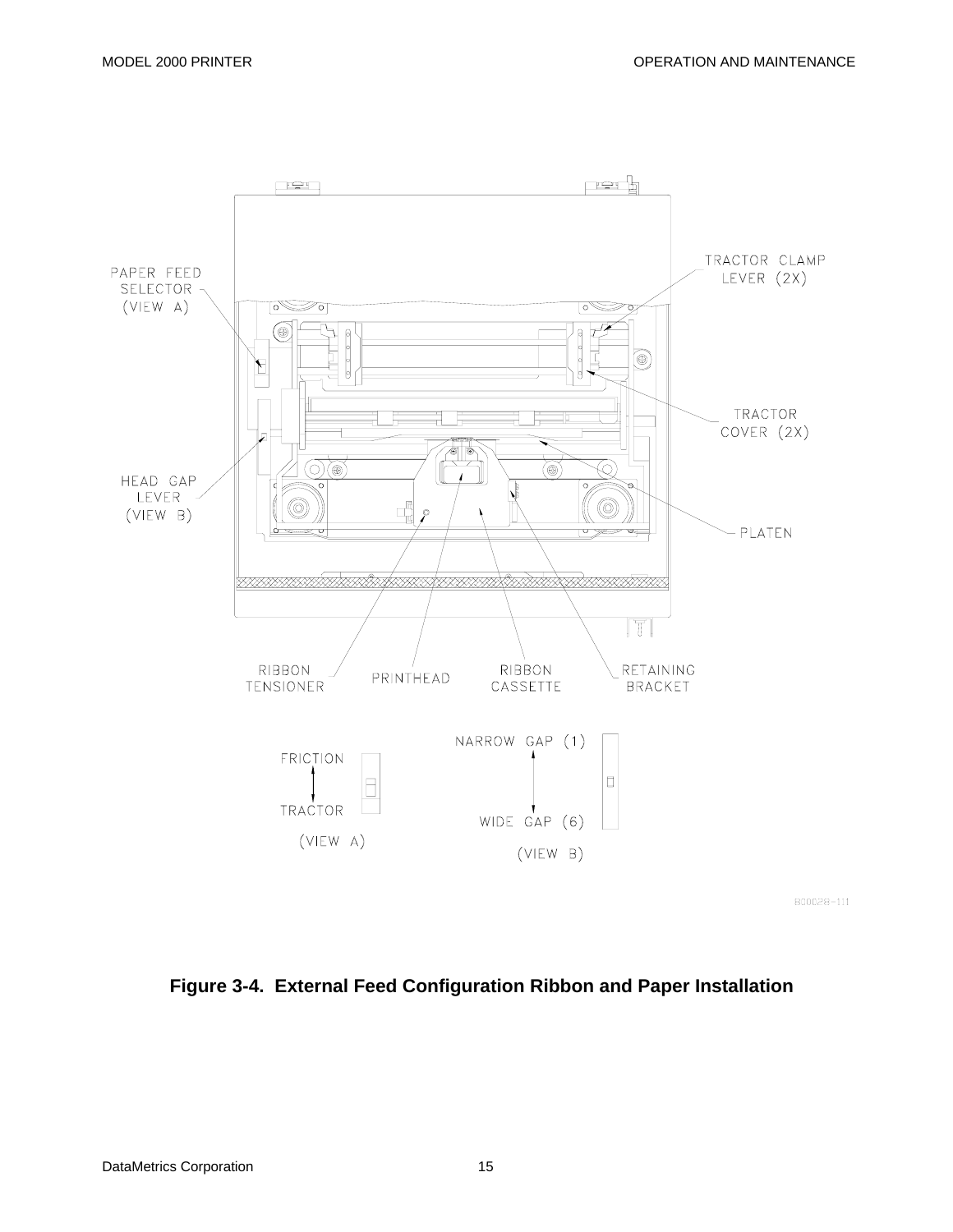

800028-112

**Figure 3-5. Internal Feed Configuration Ribbon and Paper Installation**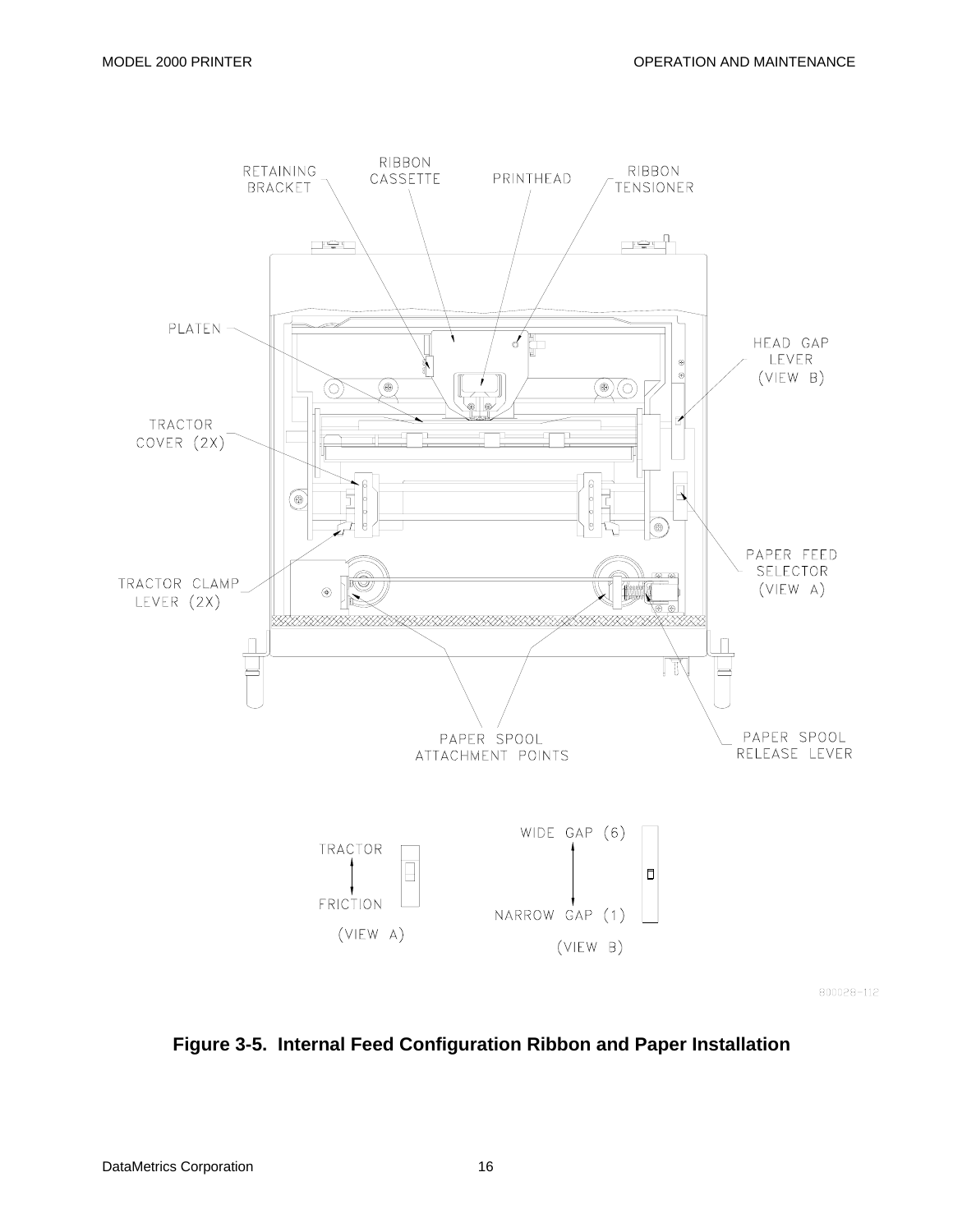### **3.5.1. External Paper Feed**

- a. Open the top cover of the printer.
- b. Adjust the head gap lever for the thickness of paper to be used {1 (thin) to 6 (thick)}. A head gap setting of 2 or greater is recommended for normal operation.
- c. Place the paper feed selector in the "tractor" position.
- d. Unlock the tractors by pulling the clamping levers forward.
- e. Slide the tractors to positions that match the paper width.
- f. Open the tractor covers.
- g. Insert the leading edge of the paper stack through the slot in the rear panel and route the paper over the tractors.
- h. Position the leading edge of the paper at the bottom of the platen.
- i. Align the paper sprocket holes on the tractor pins and close the tractor covers.
- j. Verify that the tractors are aligned so that the paper does not exhibit slack or tension.
- k. Lock the tractors by pushing the clamping levers back.
- l. Power up the printer and press LOAD/PARK to advance the paper to the first print line. Close the top cover of the printer. Press and hold LF/FF to advance the paper through the paper egress slot in the top cover.

### **3.5.2. Internal Paper Feed**

- a. Open the top cover of the printer.
- b. Adjust the head gap lever for the thickness of paper to be used {1 (thin) to 6 (thick)}. A head gap setting of 2 or greater is recommended for normal operation.
- c. Place the paper feed selector in the "tractor" position.
- d. Unlock the tractors by pushing the clamping levers back.
- e. Slide the tractors to positions that match the paper width.
- f. Open the tractor covers.
- g. Insert the paper roll in the spool carriage and route the paper over the tractors.
- h. Position the leading edge of the paper at the bottom of the platen.
- i. Align the paper sprocket holes on the tractor pins and close the tractor covers.
- j. Verify that the tractors are aligned so that the paper does not exhibit slack or tension.
- k. Lock the tractors by pulling the clamping levers forward.
- l. Power up the printer and press LOAD/PARK to advance the paper to the first print line. Close the top cover of the printer. Press and hold LF/FF to advance the paper through the paper egress slot in the top cover.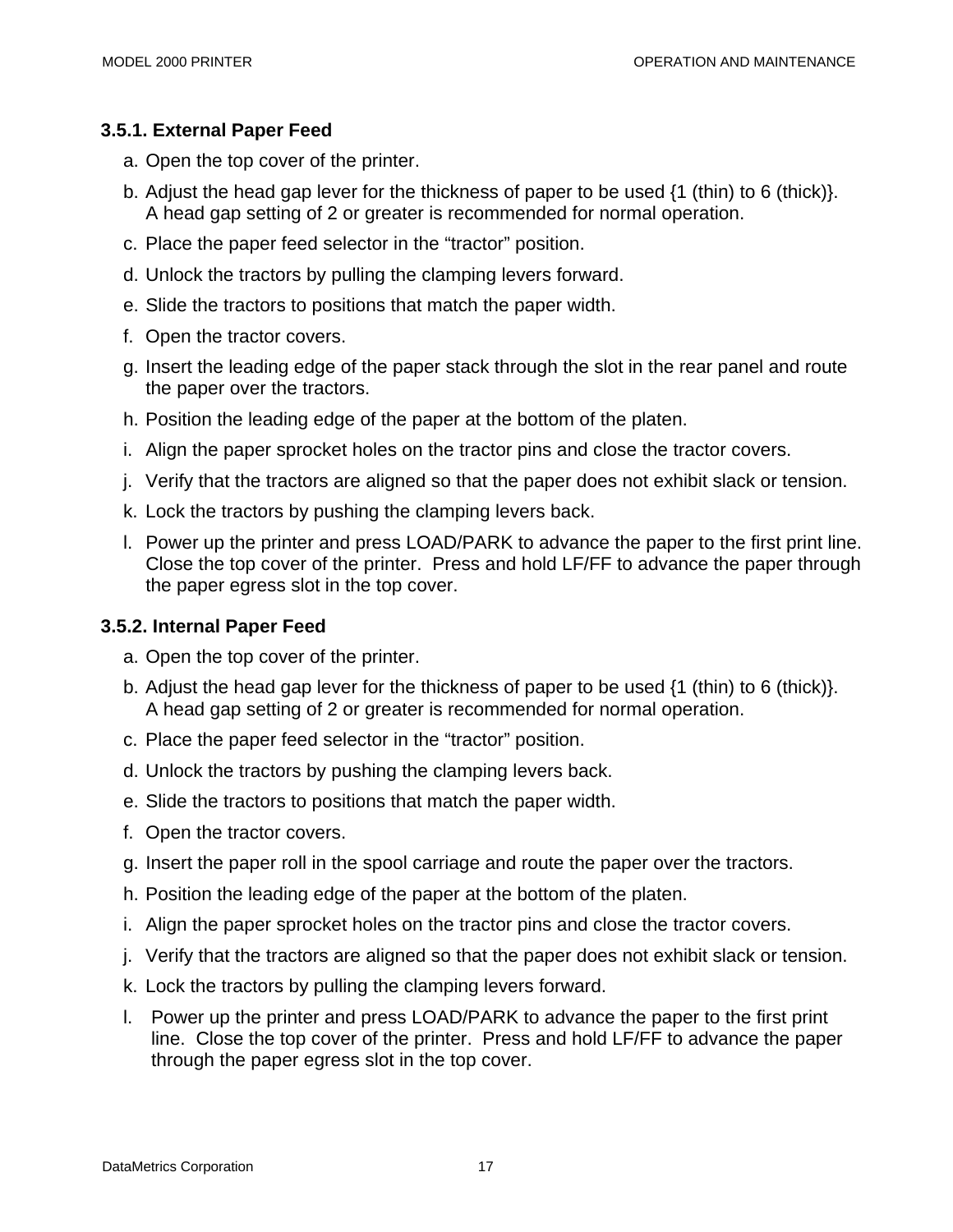### **3.6. External Cable Installation**

All external interfaces for the printer are located at the rear panel (Figure 3-6). External connector signal assignments are defined in Table 1-4. Perform the following steps to connect external cabling.

> **CAUTION**  VERIFY THAT THE POWER SOURCE CONFORMS TO THE LIMITS DEFINED IN TABLE 2-2.

- a. Verify that the front panel circuit breaker is in the "off" position.
- b. Connect the system ground cable to the ground stud on the rear panel.
- c. Install the data interface cable.
- d. Connect the power cable to the input connector on the rear panel.



800028-105

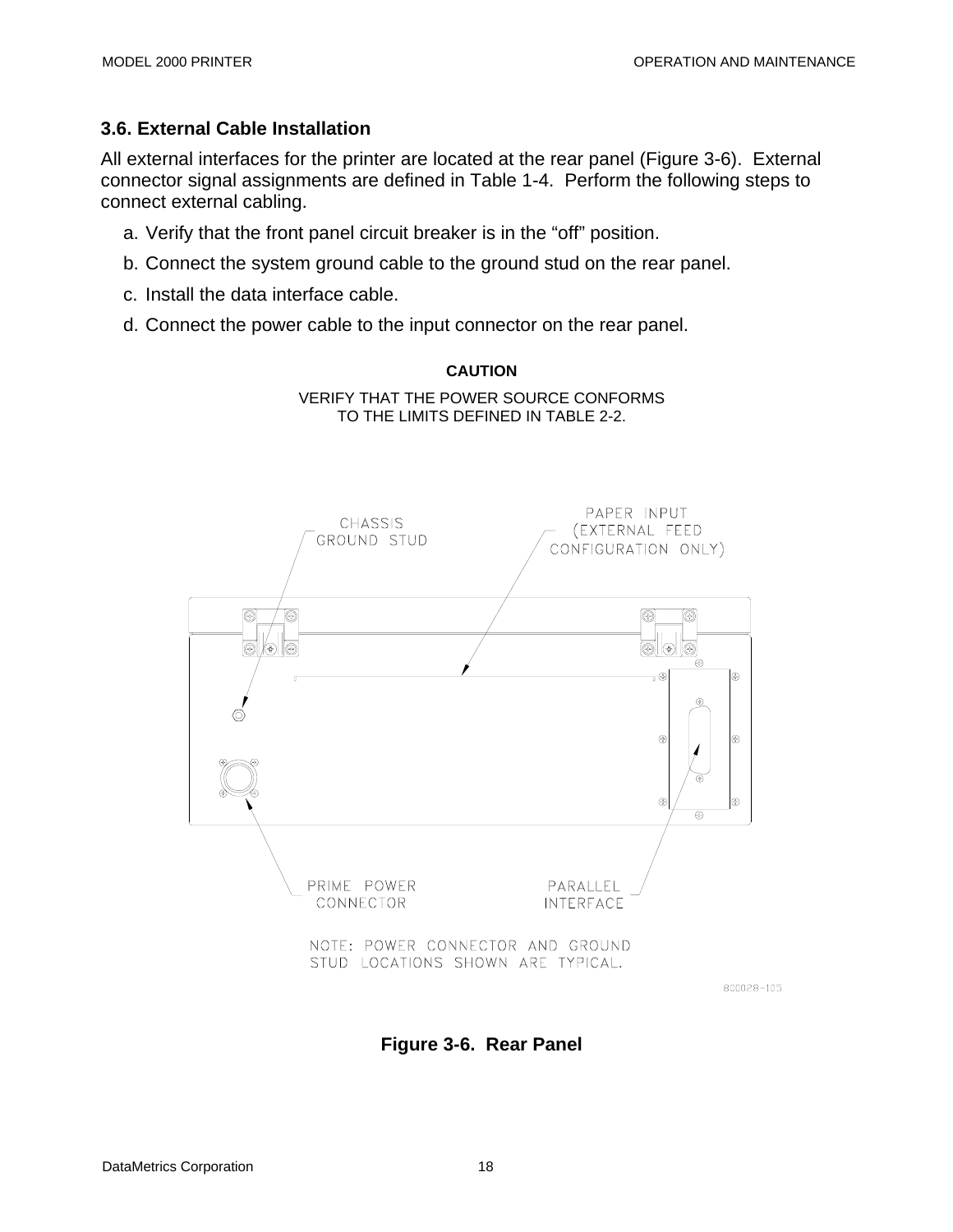### **3.7. Software Installation**

The Model 2x00 printer will operate with any Windows-based (3.x/95/98) computer. The software installation procedures defined in the following paragraphs are tailored for Windows 95/98 installation.

#### **NOTE**

PRINTER SOFTWARE IS PROVIDED ON 1.44 MB DISKETTES. IF THE HOST COMPUTER DOES NOT INCLUDE A DISKETTE DRIVE, THE SOFTWARE MUST BE TRANSFERRED TO THE HOST STORAGE MEDIA USING SUPPORT EQUIPMENT THAT INCLUDES A DISKETTE DRIVE.

Follow the steps defined below to install the printer driver.

- a. Verify that the printer is connected to a Windows-based computer that is powered up and configured for normal operation.
- b. Verify that the printer is powered up and on line.
- c. At the Windows main screen of the host computer, select **Start Settings Printers**.
- d. Select **Add Printer** and then **Next**.
- e. In the Manufacturer column, select "Panasonic".
- f. In the Printers column, select "Panasonic KX-P2130".
- g. Insert the Panasonic Setup disk in the diskette drive and select **Have Disk**.
- h. Enter the directory path where the software resides and select **Ok** twice.
- i. Verify that "Panasonic KX-P2130" appears in the dialog box and select **Next**.
- j. Chose the port to be used (default LPT1:) and select **Next**.
- k. Enter a printer name (arbitrary designation).
- l. Chose a printer use designation (default/non-default) and select **Next**.
- m. Chose if a test page is desired and select **Finish**.

### **3.8. Setup Utility**

Follow the steps defined below to configure operational parameters for the printer using the Setup Utility.

- a. Verify that a parallel interface cable is installed between a Windows-based host computer and the parallel port of the printer.
- b. Power up the host computer and printer. Verify that the printer is on line.
- c. At the Windows main screen of the host computer, select **Start Run**.
- d. Insert the Setup disk in the diskette drive.
- e. Enter the directory path where the software resides and select **Ok**.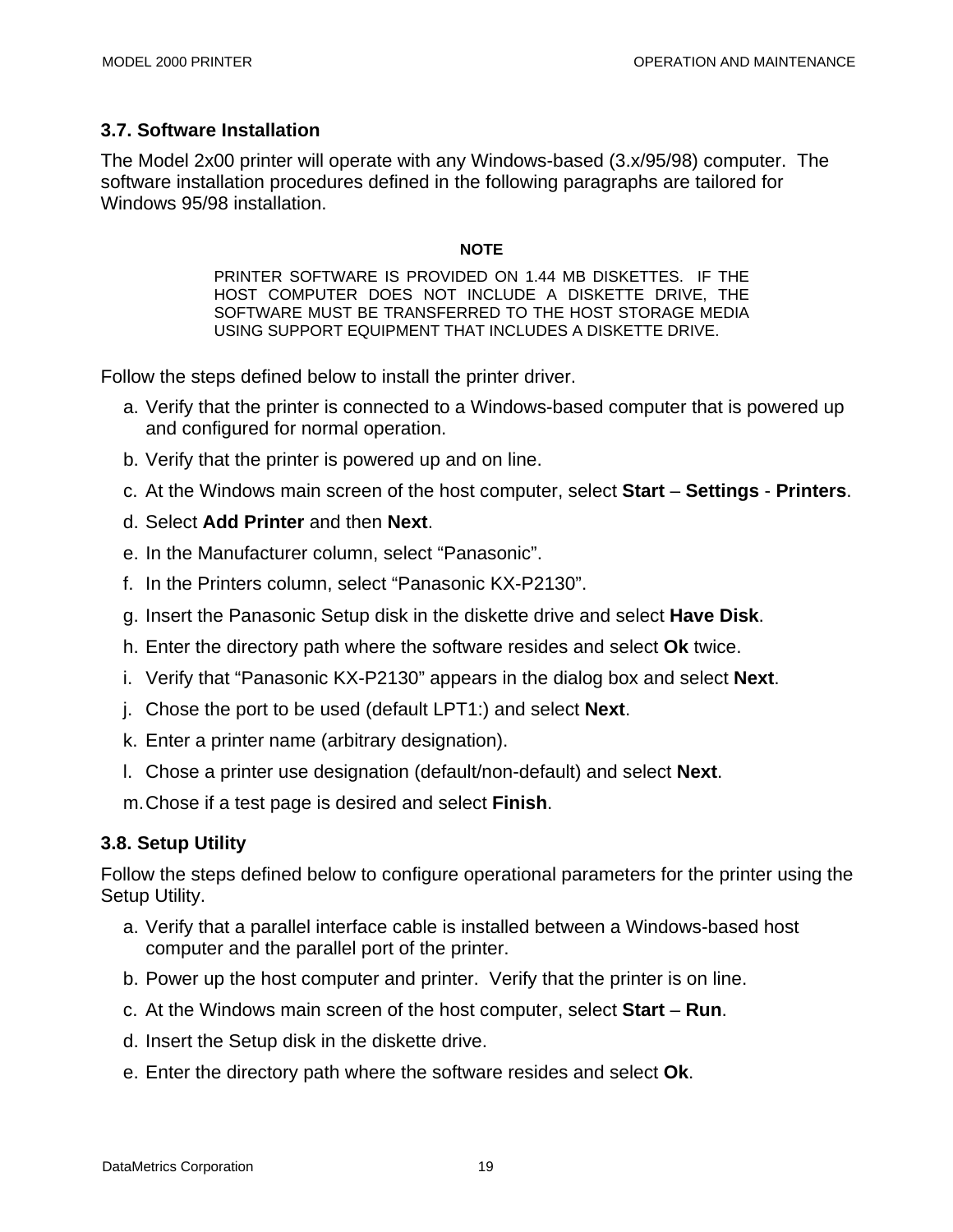- f. Press the <RETURN> key or left mouse button at the setup introduction page.
- g. The Setup Utility includes the menus, submenus, and individual settings identified in Table 3-1. Function keys are identified in Table 3-2. Menu items and settings can be selected using the arrow keys or mouse. A selected item can be enabled using the <RETURN> key or left mouse button. Configure the printer with the required operational parameters using the Setup Utility.
- h. After all required setup parameters have been established, the current settings should be saved to a disk other than the original distribution media. Setup parameters are saved using the F3 function key.
- i. Power down the printer and host computer (if required).

| Menu                    | Submenu                  | Settings                                                                    |
|-------------------------|--------------------------|-----------------------------------------------------------------------------|
| <b>Print Style</b>      | Font                     | Draft, Roman, Sans Serif, Courier, Prestige, Script,<br>OCR-B, and Bold PS. |
|                         | Pitch                    | 5, 6, 7.5, 8.5, 10, 12, 15, 17, 20 cpi, and<br>Proportional.                |
| Emulation               | Epson                    |                                                                             |
|                         | <b>IBM</b>               |                                                                             |
| Page Format             | Lines per Inch           | 1, 1.5, 2, 2.5, 3, 4, 4.5, 5, 6, 7.5, 8, 9, 10, and<br>12 lpi.              |
|                         | Page Length              | 5.5, 8, 8.5, 11, 11.66, 12, and 14 inches.                                  |
|                         | Top Margin               | $0$ to $2.5$ inches.                                                        |
|                         | <b>Bottom Margin</b>     | 0 to 5.0 inches.                                                            |
|                         | Left Margin              | 0 to 78 columns $(1)$                                                       |
|                         | <b>Right Margin</b>      | 2 to 80 columns $(1)$                                                       |
|                         | <b>Center Printhead</b>  | Column 10 to 45.                                                            |
| <b>Print Mode</b>       | <b>Graphic Direction</b> | <b>Bidirectional or Unidirectional.</b>                                     |
|                         | <b>Text Direction</b>    | Bidirectional or Unidirectional.                                            |
| <b>Text Enhancement</b> | <b>Bold</b>              | Off/On                                                                      |
|                         | Double Height            | Off/On                                                                      |
|                         | Double Strike            | Off/On                                                                      |
|                         | Double Wide              | Off/On                                                                      |

### **Table 3-1. Setup Utility Menus**

 $(1)$  Setting of one margin affects the available parameters for the opposite margin.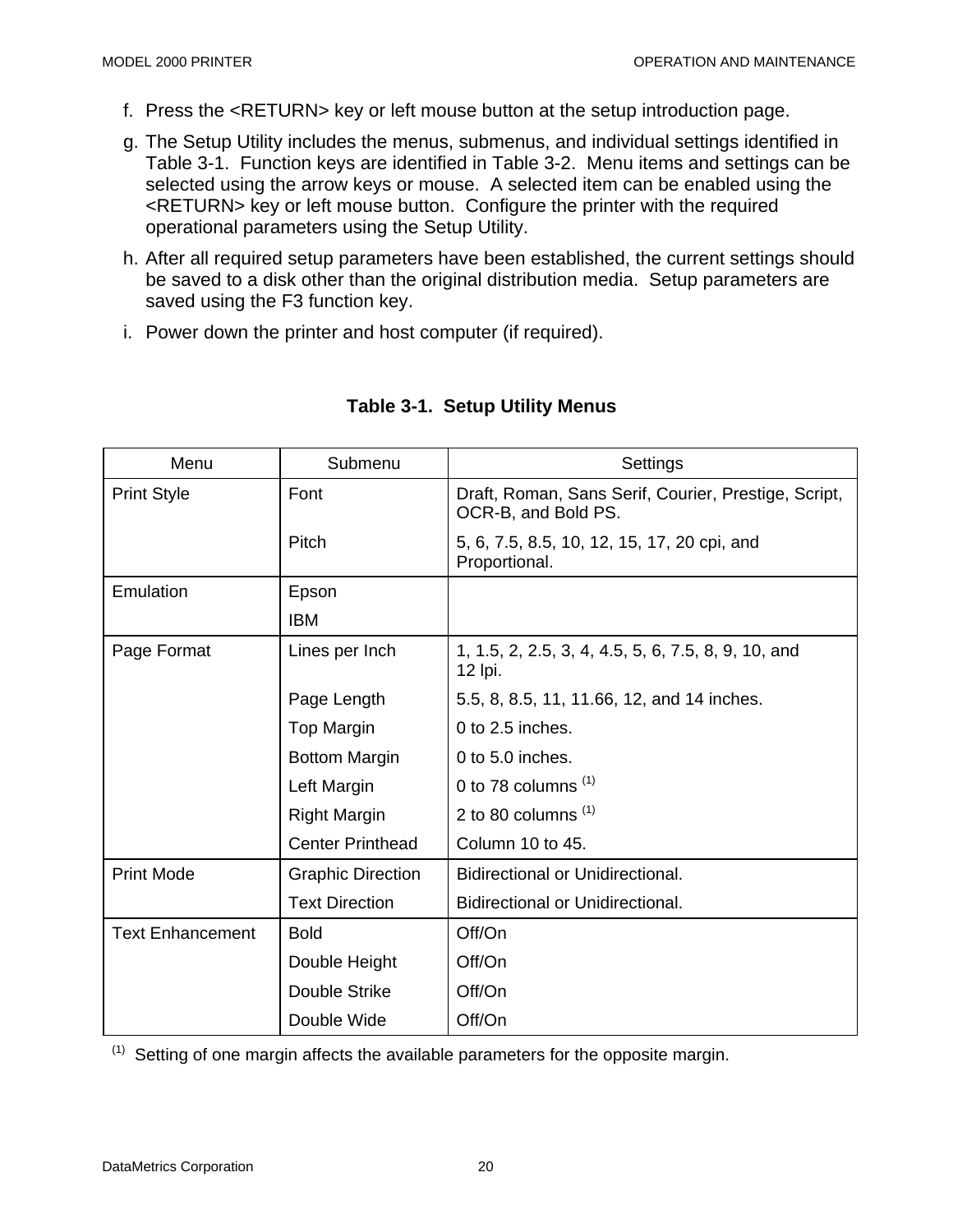| Menu                    | Submenu                 | Settings                                                                                                                              |
|-------------------------|-------------------------|---------------------------------------------------------------------------------------------------------------------------------------|
| <b>Text Enhancement</b> | <b>Italics</b>          | Off/On                                                                                                                                |
|                         | Outline                 | Off/On                                                                                                                                |
|                         | Shadow                  | Off/On                                                                                                                                |
|                         | Zero Font               | Normal, Point, or Slash.                                                                                                              |
| <b>Character Set</b>    | Country                 | U.S.A, France, Germany, U.K, Denmark1, Sweden,<br>Italy, Spain1, Japan, Norway, Denmark2, Spain2,<br>Latin America, Korea, and Legal. |
|                         | <b>Character Set</b>    | Italic, Graphic1, and Graphic2.                                                                                                       |
|                         | Code Page               | U.S.A, Multilingual, Portugal, French Canadian,<br>Norway, Turkey, BRASCII, and ABICOMP.                                              |
| Install                 | AGM/IBM                 | Off/On                                                                                                                                |
|                         | Auto CR/IBM             | Off/On                                                                                                                                |
|                         | Auto LF                 | Off/On                                                                                                                                |
|                         | Auto Loading            | Off/On                                                                                                                                |
|                         | Paper Out Detect        | Off/On                                                                                                                                |
|                         | <b>Super Quiet Mode</b> | Off/On                                                                                                                                |
|                         | <b>Tear Off</b>         | Manual/Auto                                                                                                                           |
|                         | <b>CSF Mode</b>         | Off/On                                                                                                                                |
|                         | Download                | Off/On                                                                                                                                |
|                         | Color $(2)$             | Black, Magenta, Cyan, Violet, Yellow, Orange, and<br>Green.                                                                           |
|                         | Auto On Line            | Off/On                                                                                                                                |
|                         | Data Length             | 8 Bits/7 Bits                                                                                                                         |
| <b>TOF Setting</b>      | Tractor                 | 0 to 5 inches.                                                                                                                        |
|                         | Friction                | 0 to 5 inches.                                                                                                                        |
|                         | <b>Cut Sheet Feeder</b> | 0 to 5 inches.                                                                                                                        |

| <b>Table 3-1. Setup Utility Menus</b> |  |  |  |
|---------------------------------------|--|--|--|
|---------------------------------------|--|--|--|

 $(2)$  The Model 2x00 printer supports only monochrome printing.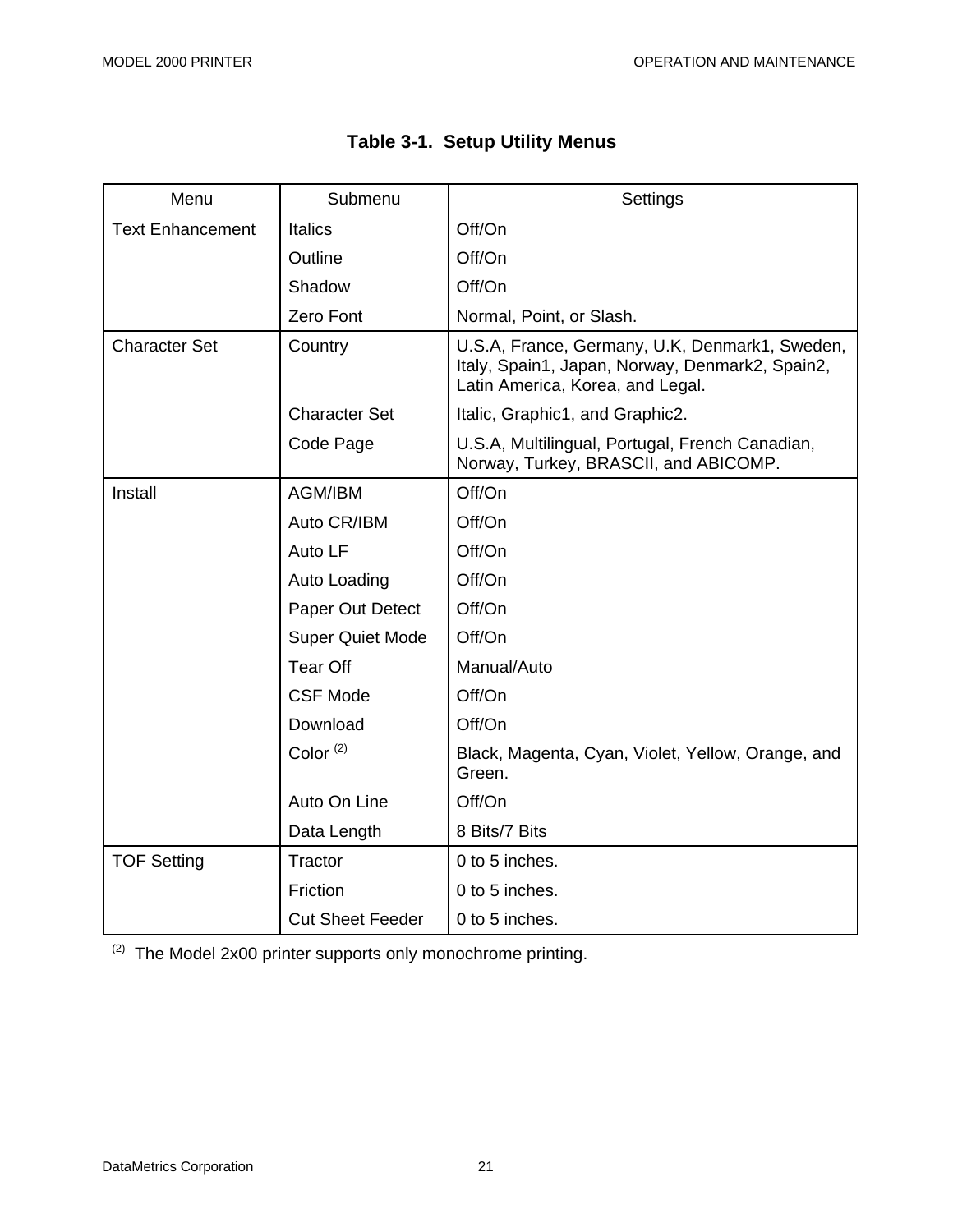| Key             | Description            | <b>Function</b>                                                 |
|-----------------|------------------------|-----------------------------------------------------------------|
| F <sub>1</sub>  | Help                   | Provides an explanation of each menu selection.                 |
| F <sub>2</sub>  | <b>Factory Setting</b> | Restores all menu settings to the factory default.              |
| F <sub>3</sub>  | Save to Disk           | Saves current menu settings to the specified path and filename. |
| F <sub>4</sub>  | Load from Disk         | Loads menu settings that were previously saved to disk.         |
| F <sub>5</sub>  | <b>Print Setting</b>   | Prints a list of the current menu settings.                     |
| F6              | List                   | Displays the current menu settings.                             |
| F <sub>10</sub> | Send to Printer        | Downloads the current menu settings to the printer.             |
| <b>ESC</b>      | Exit                   | Exit the Setup Utility.                                         |

#### **Table 3-2. Setup Utility Function Keys**

### **3.9. Limited Operation, Storage, and Transportation**

If the printer is not operated for an extended period of time, the paper and ribbon should be removed and stored in a humidity-controlled environment. This provision is particularly important when the equipment is used in a high-humidity environment. If the printer is to be stored or transported, the unit should be packaged as originally shipped with the retainer installed on the printhead carriage guide bar (Figure 6-1). The printer can be stored or transported in any manner that is consistent with the environmental conditions identified in Table 2-3.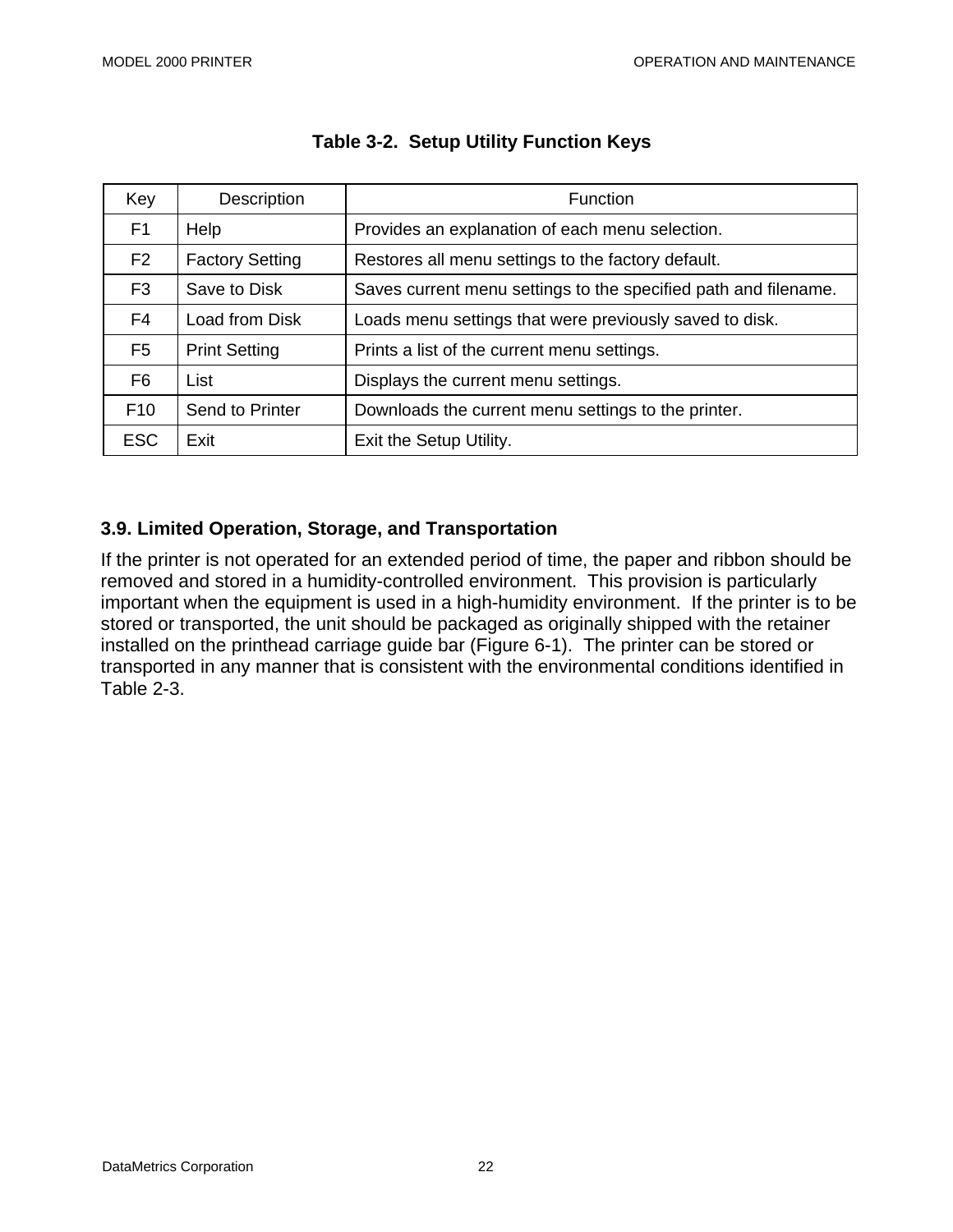# **4. OPERATION**

### **4.1. Introduction**

This chapter provides information concerning printer controls and indicators, test printing, normal operation, error conditions, and shutdown. Before the unit is powered up for the first time, verify that the installation procedures defined in Chapter 3 have been performed.

### **4.2. Controls and Indicators**

All controls and indicators required for operation of the printer are located at the front panel of the unit (Figure 4-1). Controls and indicators are described in Table 4-1.



**Figure 4-1. Front Panel**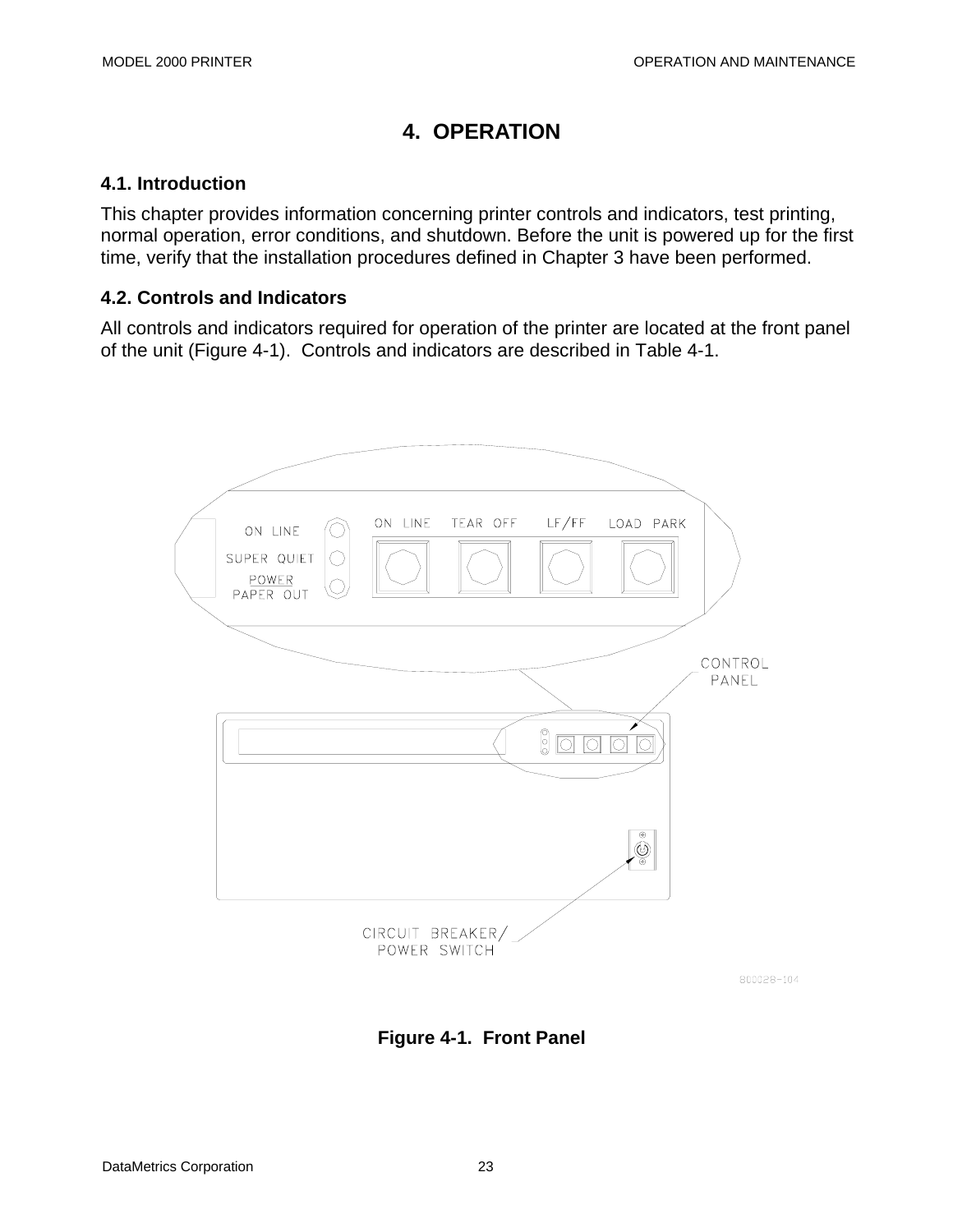$\mathbf{r}$ 

 $\sim$ 

| Identification            | Description                    | Function                                                                                                                                                                                                                                                              |
|---------------------------|--------------------------------|-----------------------------------------------------------------------------------------------------------------------------------------------------------------------------------------------------------------------------------------------------------------------|
|                           | Circuit breaker switch         | When placed in the "on" position, prime power is<br>applied to the printer.                                                                                                                                                                                           |
| <b>ON LINE</b>            | Indicator                      | Illuminates when the printer is in the on-line state.                                                                                                                                                                                                                 |
| <b>SUPER QUIET</b>        | Indicator                      | Illuminates when the Super Quiet mode is enabled.<br>Super Quiet mode is enabled/disabled by<br>simultaneously pressing the ON LINE and TEAR<br>OFF switches.                                                                                                         |
| <b>POWER</b><br>PAPER OUT | Indicator                      | Illuminates steadily when prime power is applied;<br>indicator blinks when the paper supply is exhausted.<br>Note that when a paper-out condition occurs while a<br>page is being printed, press ON LINE repetitively to<br>continue printing to the end of the page. |
| <b>ON LINE</b>            | Momentary pushbutton<br>switch | When pressed, the printer toggles to the on line/off<br>line state.                                                                                                                                                                                                   |
| <b>TEAR OFF</b>           | Momentary pushbutton<br>switch | When pressed, paper is advanced to the "tear"<br>position. When the switch is pressed a second<br>time, paper advances to the first print line. Note<br>that this function is usable only when the top cover<br>of the printer is open.                               |
| LF/FF                     | Momentary pushbutton<br>switch | When pressed once, the paper advances one line.<br>When held in the depressed position, the printhead<br>is centered and the paper is advanced to the top of<br>the next page.                                                                                        |
|                           |                                | When pressed in conjunction with the ON LINE<br>switch, paper advances one micro line (1/180").                                                                                                                                                                       |
|                           |                                | When pressed in conjunction with the LOAD PARK<br>switch, paper reverses one micro line (1/180").                                                                                                                                                                     |
|                           |                                | When LF/FF and ON LINE/LOAD PARK are held in<br>the depressed position, the paper will continuing<br>advancing/reversing until the switches are released.<br>If released within 5 inches of the top of the page,<br>the position will be stored as the "top of form". |
| <b>LOAD PARK</b>          | Momentary pushbutton<br>switch | When pressed the first time after the unit is powered<br>up, paper advances to the first print line. When<br>pressed a second time, the paper reverses to the<br>"park" position.                                                                                     |

# **Table 4-1. Controls and Indicators**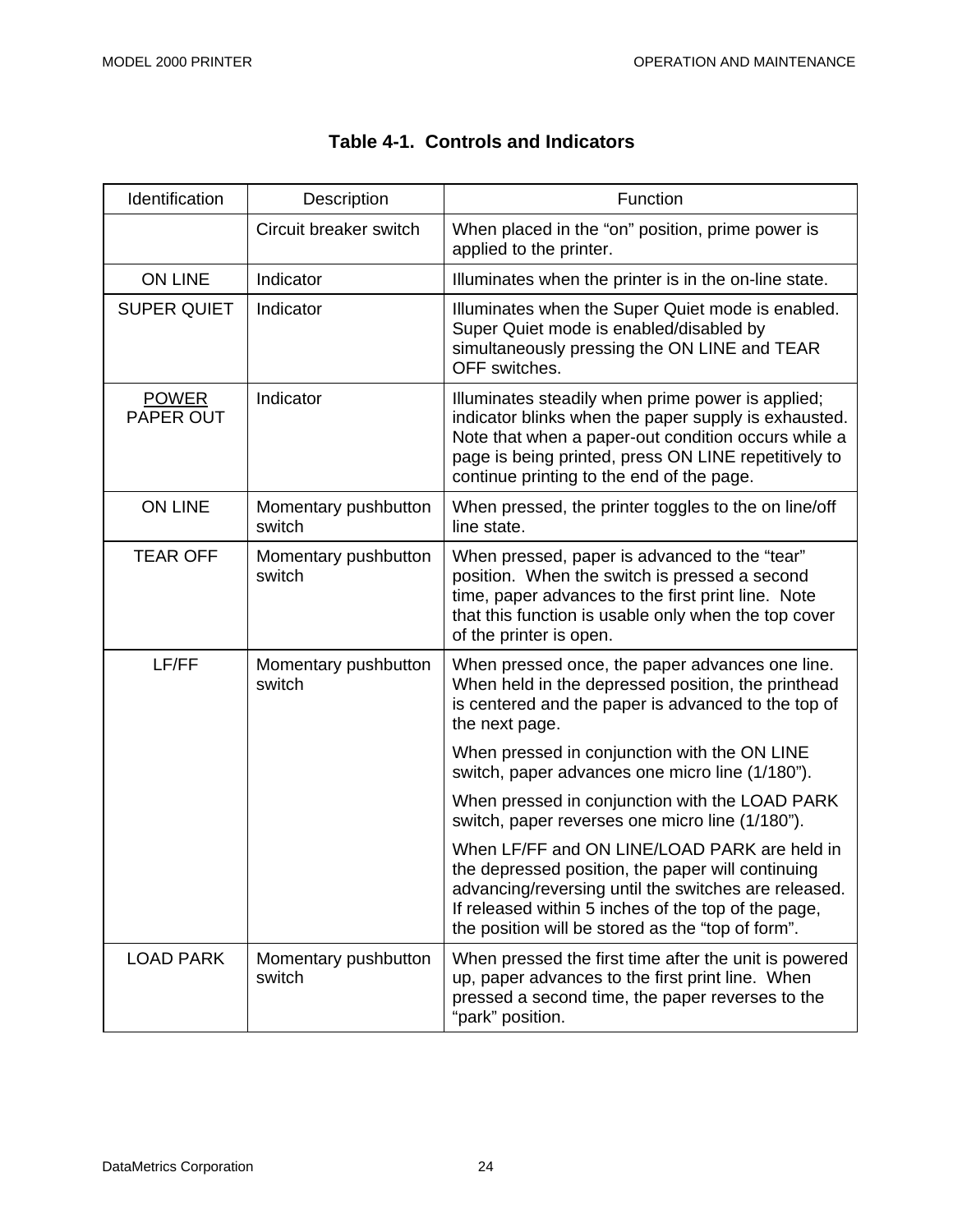### **4.3. Self Test**

The self test function will print 5 lines of each resident font and then print the draft font for approximately 20 minutes. The self test function is initiated by activating the prime power switch while pressing the LF/FF switch. The test sequence can be terminated prior to completion by powering down the printer.

### **4.4. Normal Operation**

Follow the instructions defined below to operate the printer under normal conditions.

- a. Power-up the host computer.
- b. Place the printer power switch in the "on" position and verify that the control panel POWER indicator is illuminated.
- c. The printer can be configured to enter the on-line state manually or automatically using the Setup Utility (Table 3-1). Once the printer has achieved an on-line state, no manual intervention is required to conduct routine print tasks. Operational parameters are not affected by normal power on/off cycles.

### **4.4.1. Stopping a Print Job**

A print job can be terminated from the host computer or at the printer control panel. Place the printer off line to stop a print job from the control panel. Unprinted data in the buffer can be cleared by cycling printer power. If power is not cycled, the print job will continue when the printer is returned to the on-line state.

### **4.5. Error Conditions**

Refer to Chapter 6 for information concerning printer troubleshooting and corrective action.

### **4.6. Shutdown**

It is not necessary to power down the printer when the unit is not used for limited periods. When the printer is to be taken out of service, perform the following shutdown sequence:

- a. Ensure that the printer is not receiving data from the host computer.
- b. Place the printer power switch in the "off" position.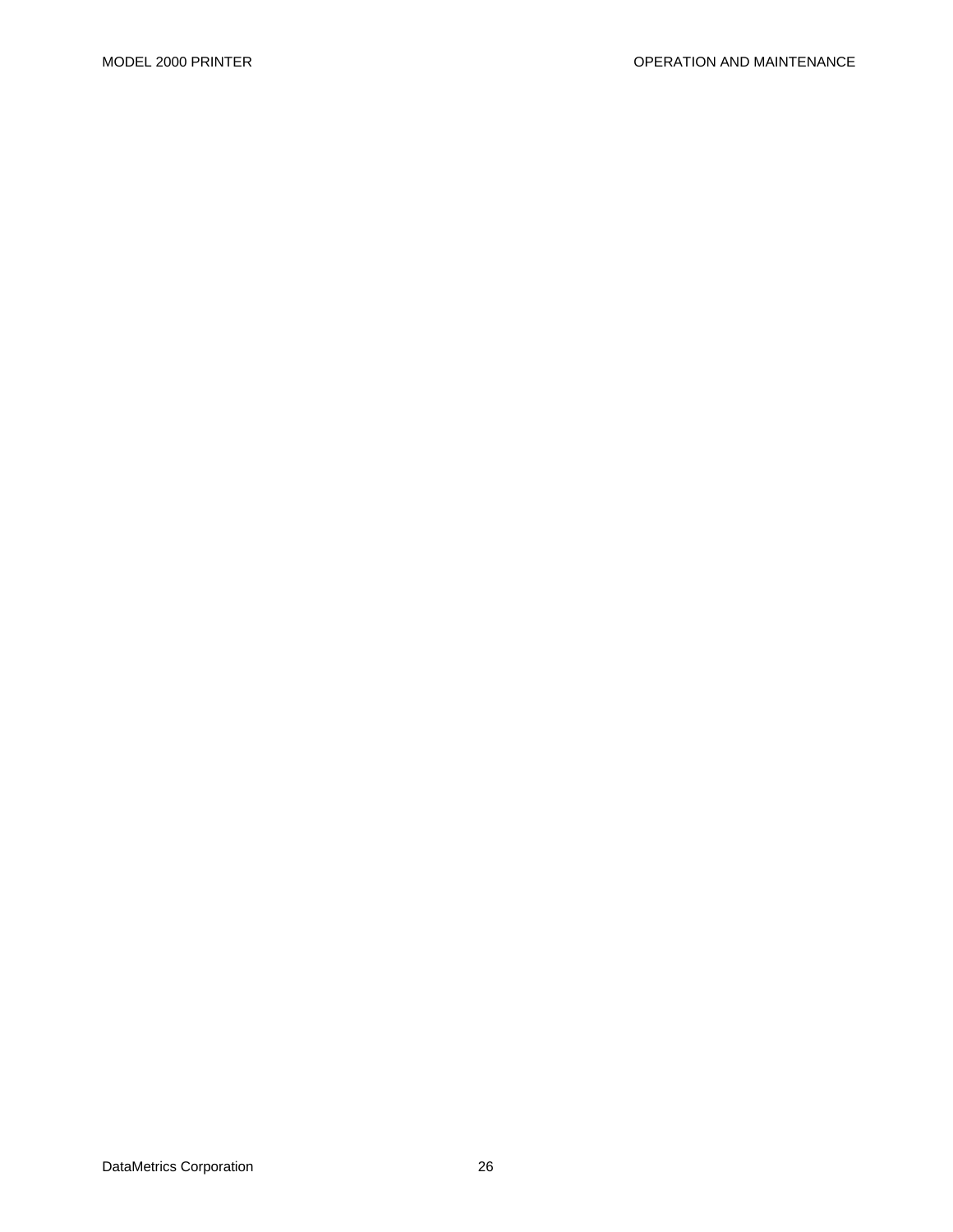# **5. FUNCTIONAL DESCRIPTION**

### **5.1. Introduction**

This chapter describes the major functional elements of the Model 2x00 printer. Information is provided concerning power distribution, the printing subsystem, control panel, and heaters. Chassis interconnections are identified in Figure 5-1.

The printer provides dot matrix hardcopy output of data received from a host computer. The printer communicates with a host computer through a parallel data interface. The mechanical and electrical subsystems of the printer are described in the following paragraphs.

### **5.1.1. Power Distribution**

Prime power (115/230 Vac) enters the chassis at the rear panel J1 connector. A line filter provides attenuation of interference related to input voltage and output current. Prime power exits the filter and is routed to a 5-ampere circuit breaker/power switch at the front panel. The load side of the circuit breaker provides ac power to the power supply input connector. The power supply converts 115/230 Vac input to outputs of +5 V at 2 A and 39 V at 6 A. Power supply outputs are provided to the controller board. A chassis ground stud is located on the rear panel of the unit.

### **5.1.2. Printing Subsystem**

The Model 2x00 incorporates the printing architecture of the Panasonic Model KX-P2130 printer. The printing subsystem consists of a controller board and print engine mechanics. The controller board receives +5 V and +39 V from the power supply. Power and data signals are provided by the controller board to the print engine mechanics, control panel interface, and parallel data interface.

## **5.1.3. Control Panel**

All controls and indicators required for printer operation are located at the front panel of the unit. The switch/indicator panel communicates with the printer controller through a control panel interface board. The circuit breaker/power switch interfaces with the line filter and power supply. Printer controls and indicators are described in Chapter 4.

### **5.1.4. Heaters**

The printer incorporates a heating capability to facilitate operation at low temperature. A controlled heat source is provided for the two print engine drive motors. The heat source consists of a 50-watt resistor mounted under each motor. A thermal switch is used to apply power to the resistors at  $\leq$  -15°C and remove power at  $\geq$  0°C.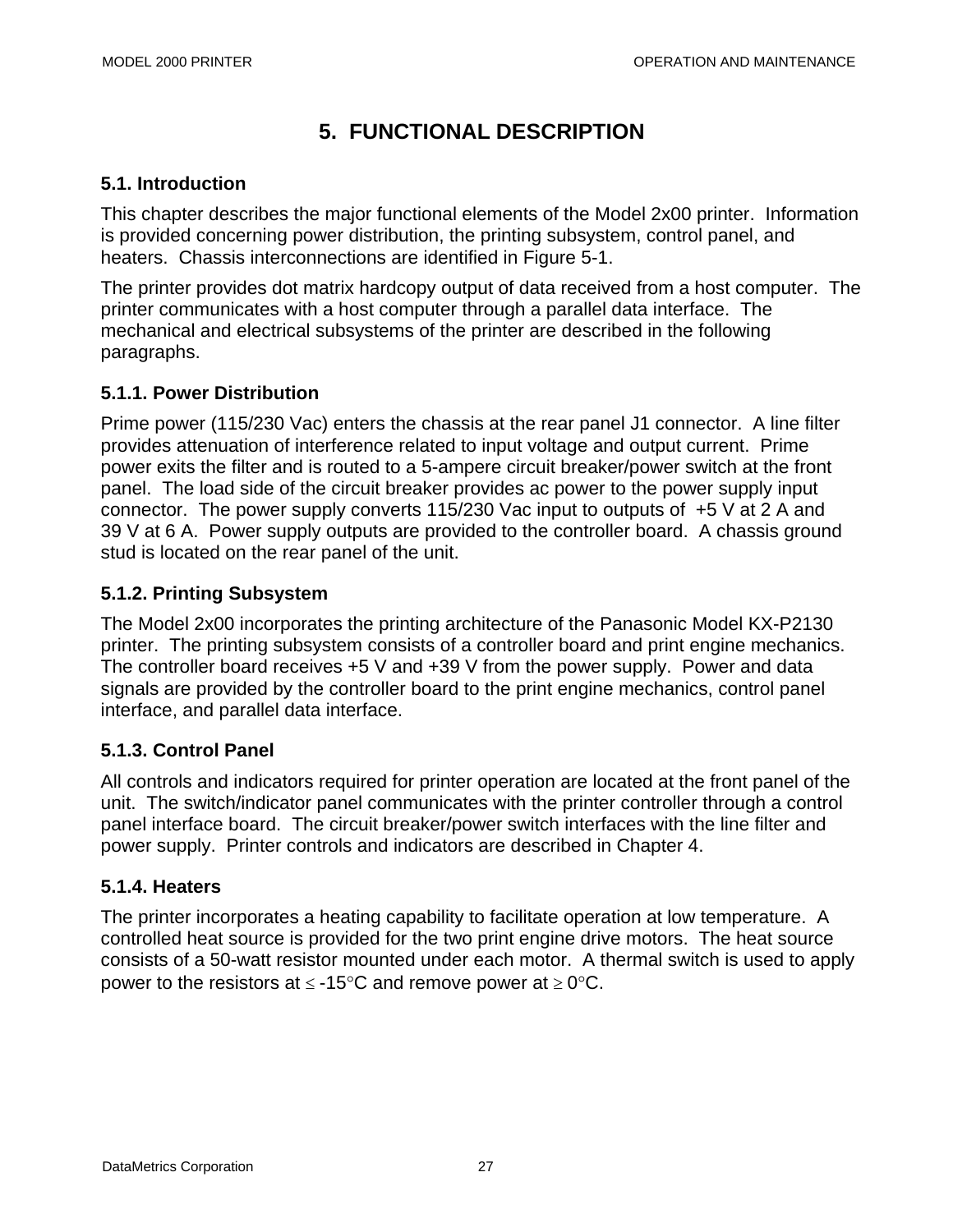

800028-102

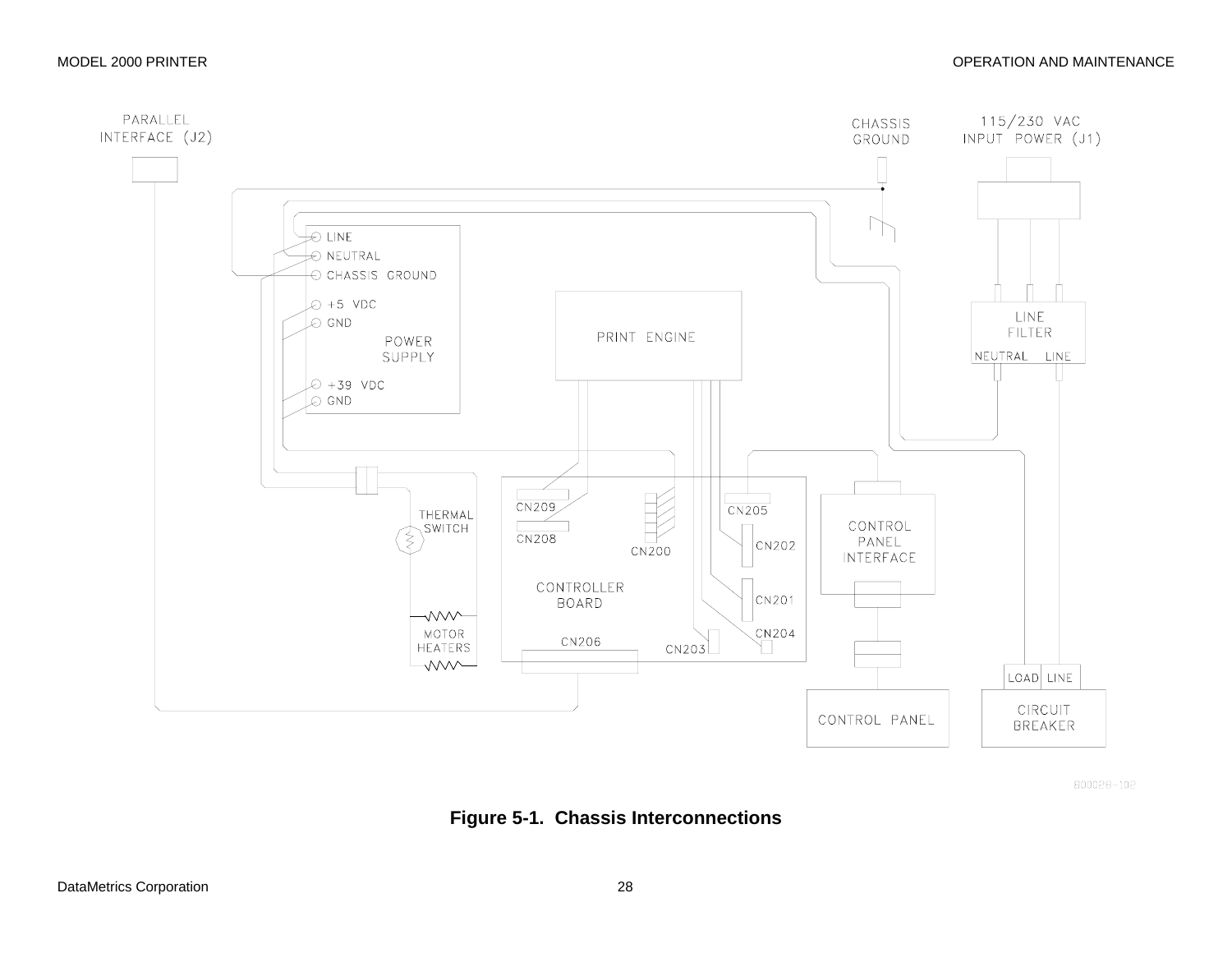# **6. MAINTENANCE**

#### **6.1. Introduction**

This chapter provides information and instructions concerning Model 2x00 printer tools and test equipment, periodic maintenance, fault isolation, and the removal and installation of replaceable components and subassemblies.

### **6.2. Tools and Test Equipment**

The following tools and test equipment are required to maintain the printer:

- Common hand tools
- Digital multimeter
- Host computer with Centronics parallel interface

### **6.3. Periodic Maintenance**

### **6.3.1. Cleaning and Lubrication**

The recommended frequency for cleaning and lubrication is dependent on the usage profile and installation environment. As a minimum, the following actions should be performed whenever the ribbon cassette is replaced.

- Wipe the printer interior with a soft cloth and mild commercial cleaner. The platen (Figure 6-1) should only be cleaned with denatured alcohol.
- Vacuum dust and paper particles from the chassis interior.
- Apply a small amount of very light oil to the carriage guide bar (Figure 6-1).

### **6.3.2. Ribbon Cassette Re-Inking**

A black ribbon supports the printing of approximately 3 million characters in draft mode. When the print image begins to fade, the ribbon can be re-inked. Re-inking is accomplished by removing the cassette and gently pushing the ribbon counter spring (Figure 6-1) with a ball-point pen or similar object. Reinstall the ribbon cassette and print a few test pages. If image quality does return to normal after a few pages are printed, the ribbon cassette should be replaced. The ribbon should not be re-inked unless the print image is fading.

### **6.4. Fault Isolation**

If the printer exhibits an error condition or degraded performance, refer to the troubleshooting information provided in Table 6-1.

### **6.5. Replaceable Components and Subassemblies**

The following paragraphs include information concerning the replaceable components and subassemblies identified in Table 1-2. Item locations are shown in Figures 6-2 and 6-3.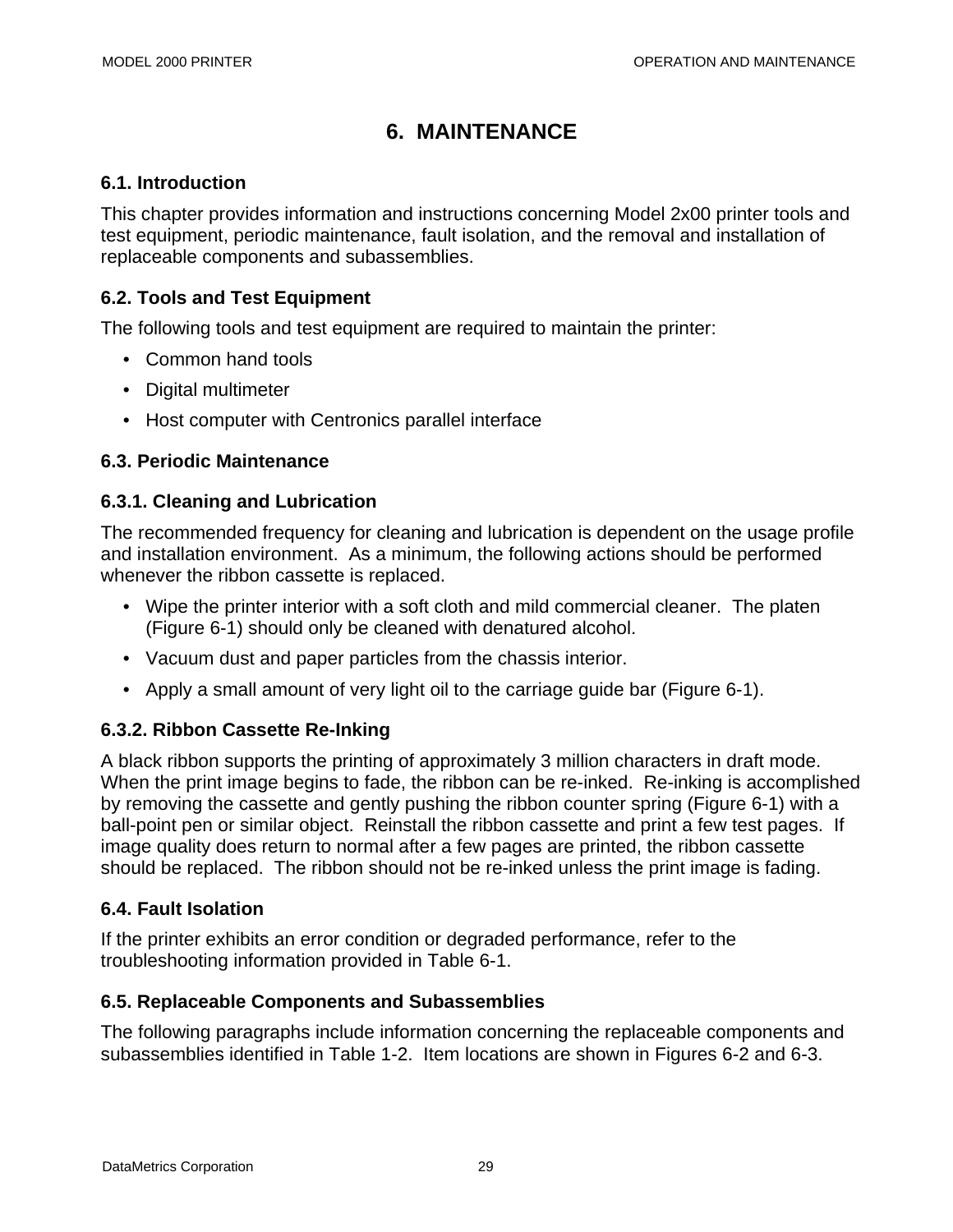

#### NOTE: MAINTENANCE LOCATIONS SHOWN ARE TYPICAL FOR ALL MODEL 2x00 PRINTER CONFIGURATIONS.

800028-113

### **Figure 6-1. Periodic Maintenance Locations**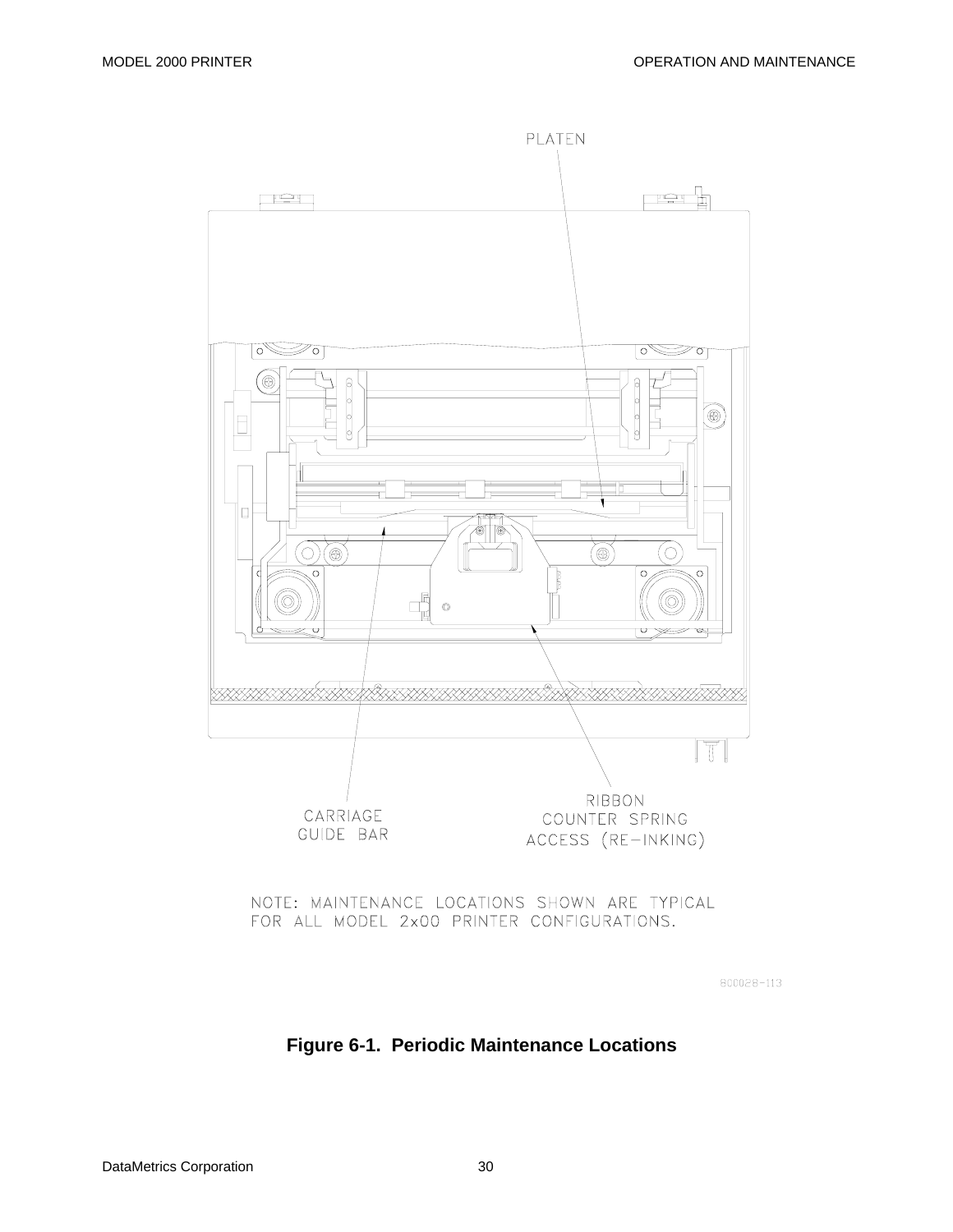| <b>Fault Condition</b>                                                             | <b>Recommended Action</b>                                                                                                                                                         |
|------------------------------------------------------------------------------------|-----------------------------------------------------------------------------------------------------------------------------------------------------------------------------------|
| Ink smears or printout is faint.                                                   | Adjust head gap lever (Figure 3-4/5).                                                                                                                                             |
| Printhead moves but does not print.                                                | Verify that ribbon is installed correctly.                                                                                                                                        |
|                                                                                    | Adjust head gap lever (Figure 3-4/5).                                                                                                                                             |
| POWER indicator is illuminated but unit                                            | Verify that printhead path is not blocked.                                                                                                                                        |
| will not print.                                                                    | If lengthy print operations were being performed, allow<br>the unit to cool down.                                                                                                 |
| Unexpected characters appear in<br>printing.                                       | Verify that emulation mode is correct (Table 3-1).                                                                                                                                |
| Printout is double spaced.                                                         | Disable Auto LF setting (Table 3-1).                                                                                                                                              |
| The same line is repetitively printed.                                             | Enable Auto LF setting (Table 3-1).                                                                                                                                               |
| Incorrect character set prints.                                                    | Select the required character set per Table 3-1.                                                                                                                                  |
| All ASCII characters cannot be printed.                                            | Select the correct data length setting (Table 3-1).                                                                                                                               |
| Paper out indicator (PO) does not<br>illuminate when paper supply is<br>exhausted. | Enable Paper Out Detect setting (Table 3-1).                                                                                                                                      |
| Printer will not power up.                                                         | Verify that input power is within the limits defined in<br>Table 2-2.                                                                                                             |
|                                                                                    | If input power is correct, verify that supply voltage is<br>present at the line filter output terminals. If voltage is<br>not correct, replace line filter.                       |
|                                                                                    | With power cable disconnected and the circuit breaker<br>closed, verify continuity across circuit breaker terminals.<br>Replace the switch assembly if continuity is not present. |
|                                                                                    | Verify that voltage (5 V/39 V) is present at power supply<br>output terminals. Replace power supply if voltage is not<br>correct.                                                 |
|                                                                                    | If previous verifications are conducted successfully,<br>replace the controller board.                                                                                            |
| Printer powers up but will not execute<br>print operations.                        | Replace controller board. If problem remains, replace<br>print engine assembly.                                                                                                   |
| Control panel is inoperative.                                                      | Perform a sequential replacement of the control panel,<br>control panel interface, and controller board.                                                                          |

# **Table 6-1. Fault Isolation**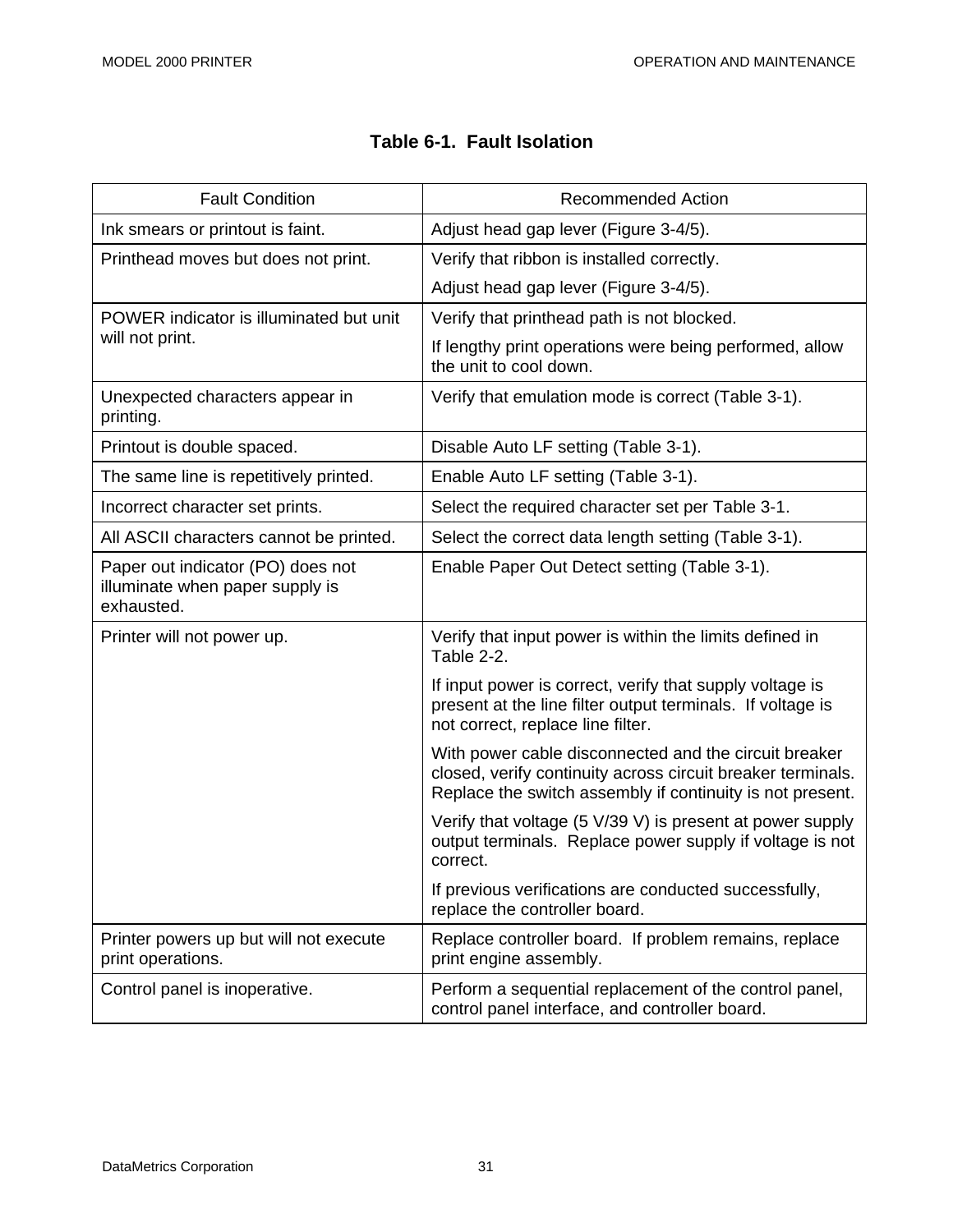

800028-114

### **Figure 6-2. External Feed Configuration Replaceable Unit Locations**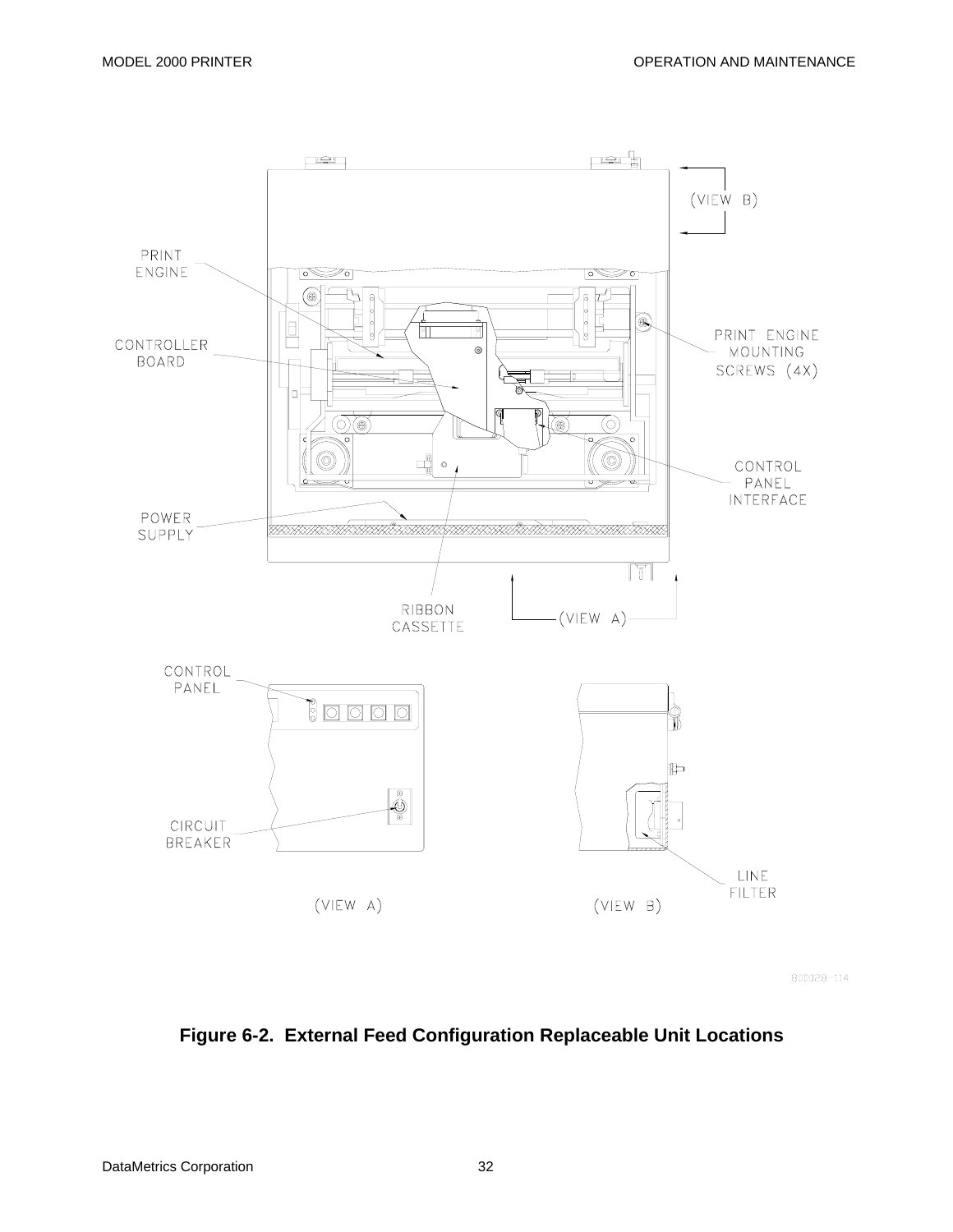

800028-115

### **Figure 6-3. Internal Feed Configuration Replaceable Unit Locations**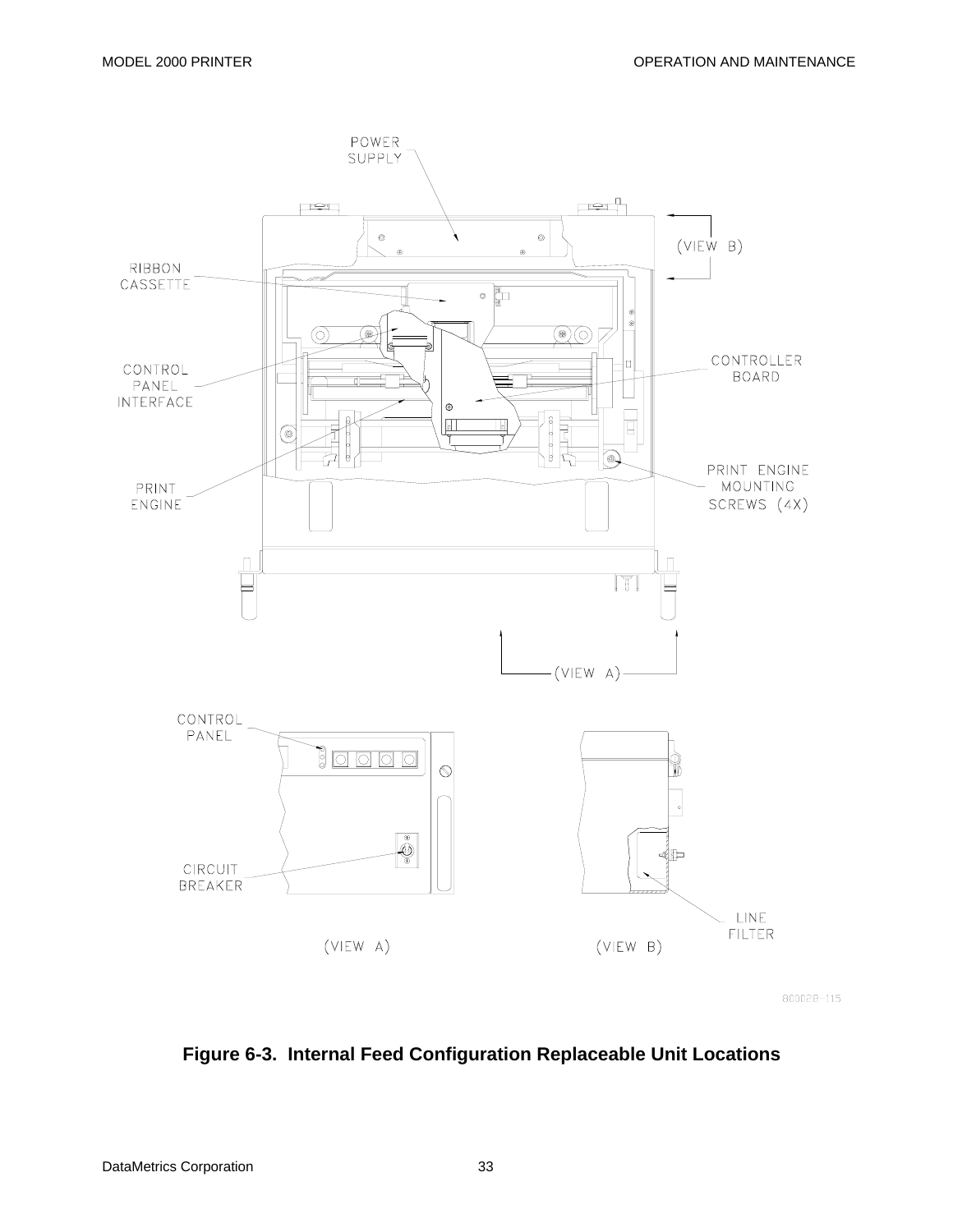#### **CAUTION**

THE PRINTHEAD CAN BECOME VERY HOT AFTER PERIODS OF CONTINUOUS OPERATION. AVOID CONTACT WITH THE PRINTHEAD DURING MAINTENANCE PROCEDURES.

#### **NOTE**

OBSERVE PRECAUTIONS RELATING TO ELECTROSTATIC DISCHARGE (ESD) WHEN HANDLING COMPONENTS THAT INCLUDE INTEGRATED CIRCUITRY.

### **6.5.1. Ribbon Cassette**

Removal:

- a. Open the top cover of the printer and power up the unit to center the ribbon carriage.
- b. Move the head gap lever to the "6" position (Figure 3-4/5).
- c. Depress the tab on the side of the ribbon cassette and remove the ribbon from the printer.

Installation:

- a. Rotate the knob on the new ribbon cassette clockwise to remove any slack.
- b. Position the ribbon cassette over the printhead. Angle the ribbon cartridge down and position it under the retaining bracket. Ensure that the ribbon is located between the printhead nose and the ribbon mask. Gently press down on the cassette until it snaps into place.
- c. Adjust the head gap lever for the thickness of paper used {1 (thin) to 6 (thick)}. A head gap setting of 2 or greater is recommended for normal operation.
- d. Close the top cover of the printer and power down the unit (if required).

#### **6.5.2. Print Engine**

Removal:

- a. Open the top cover of the printer.
- b. Remove the four screws that secure the print engine assembly to the engine base plate.
- c. Lift the print engine assembly up far enough to disconnect the interface cables from the controller board. Remove the engine assembly from the chassis.

Installation:

- a. Lower the print engine assembly into the chassis and connect the interface cabling to the controller board.
- b. Position the engine assembly on the base plate mounting blocks and install the hardware that secures the print engine.
- c. Close the top cover of the printer.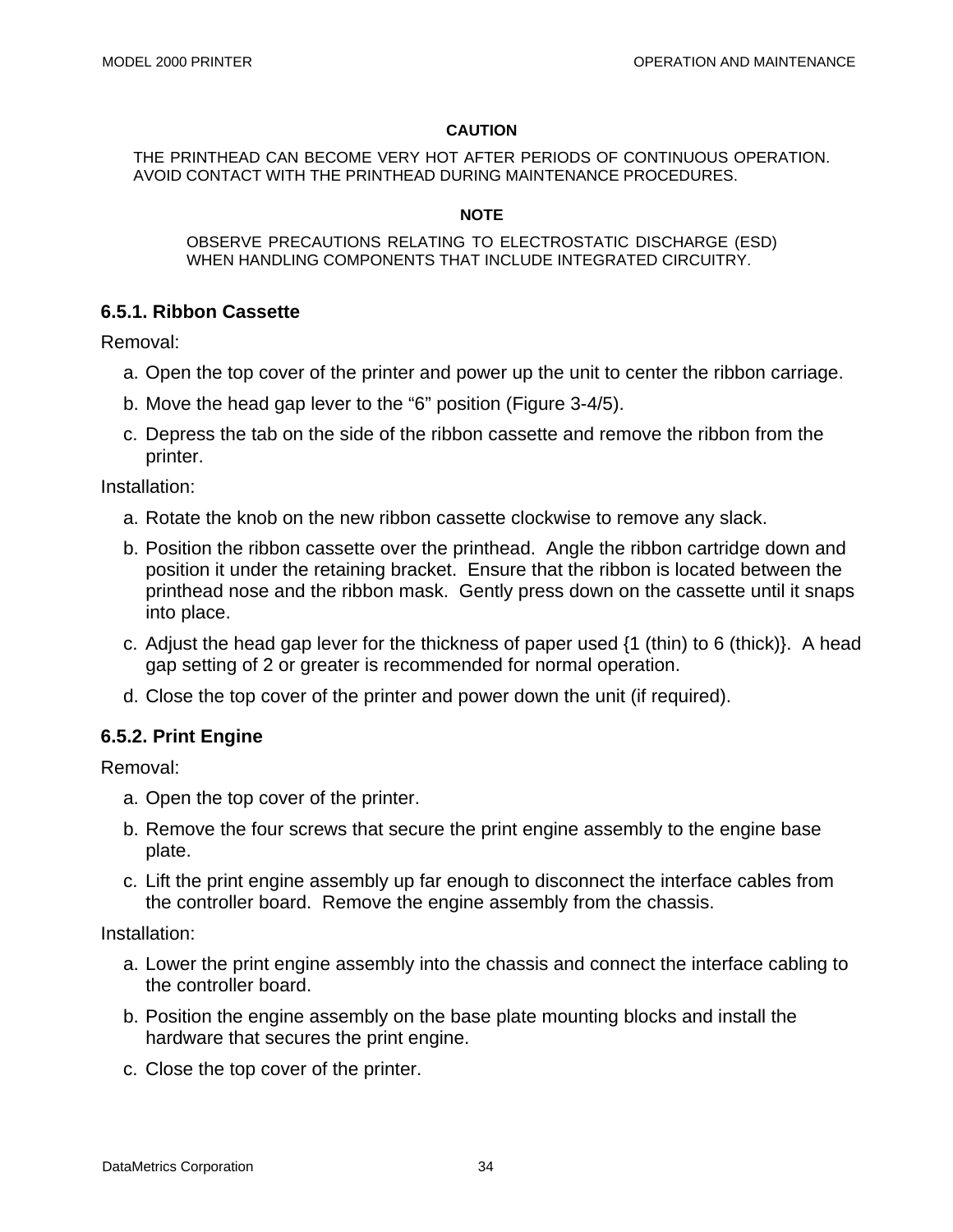### **6.5.3. Power Supply**

Removal:

- a. Open the top cover of the printer.
- b. Remove the AC LINE, AC NEUTRAL, and CHASSIS GROUND connections from the power supply terminal block.
- c. Disconnect the power supply interface cable connectors for the controller board and heater harness.
- d. Remove the hardware that secures the power supply mounting plate to the chassis. Remove the power supply assembly from the chassis.

Installation:

- a. Position the power supply assembly in the chassis and install the hardware that secures the assembly.
- b. Connect the power supply interface cable connectors for the controller board and heater harness.
- c. Install the AC LINE, AC NEUTRAL, and CHASSIS GROUND connections on the power supply terminal block.
- d. Close the top cover of the printer.

### **6.5.4. Circuit Breaker Assembly**

Removal:

- a. Open the top cover of the printer.
- b. Remove the hardware that secures the line filter cover to the chassis. Remove the cover from the chassis.
- c. Remove the hardware that secures the line filter to the chassis.
- d. Remove the AC LINE and AC NEUTRAL terminals of the circuit breaker harness from the line filter output (bottom) connections.
- e. Remove the CHASSIS GROUND terminal of the circuit breaker harness from the inside of the rear panel.
- f. Remove the AC LINE, AC NEUTRAL, and CHASSIS GROUND terminals of the circuit breaker harness from the power supply terminal block.
- g. *External paper feed configuration only:* Remove the hardware that secures the circuit breaker cover to the inside of the front panel. Remove the cover from the chassis.
- h. Remove the hardware that secures the circuit breaker to the front panel of the printer. Remove the circuit breaker assembly from the chassis.

Installation:

a. Position the circuit breaker switch on the front panel and install the hardware that secures the switch.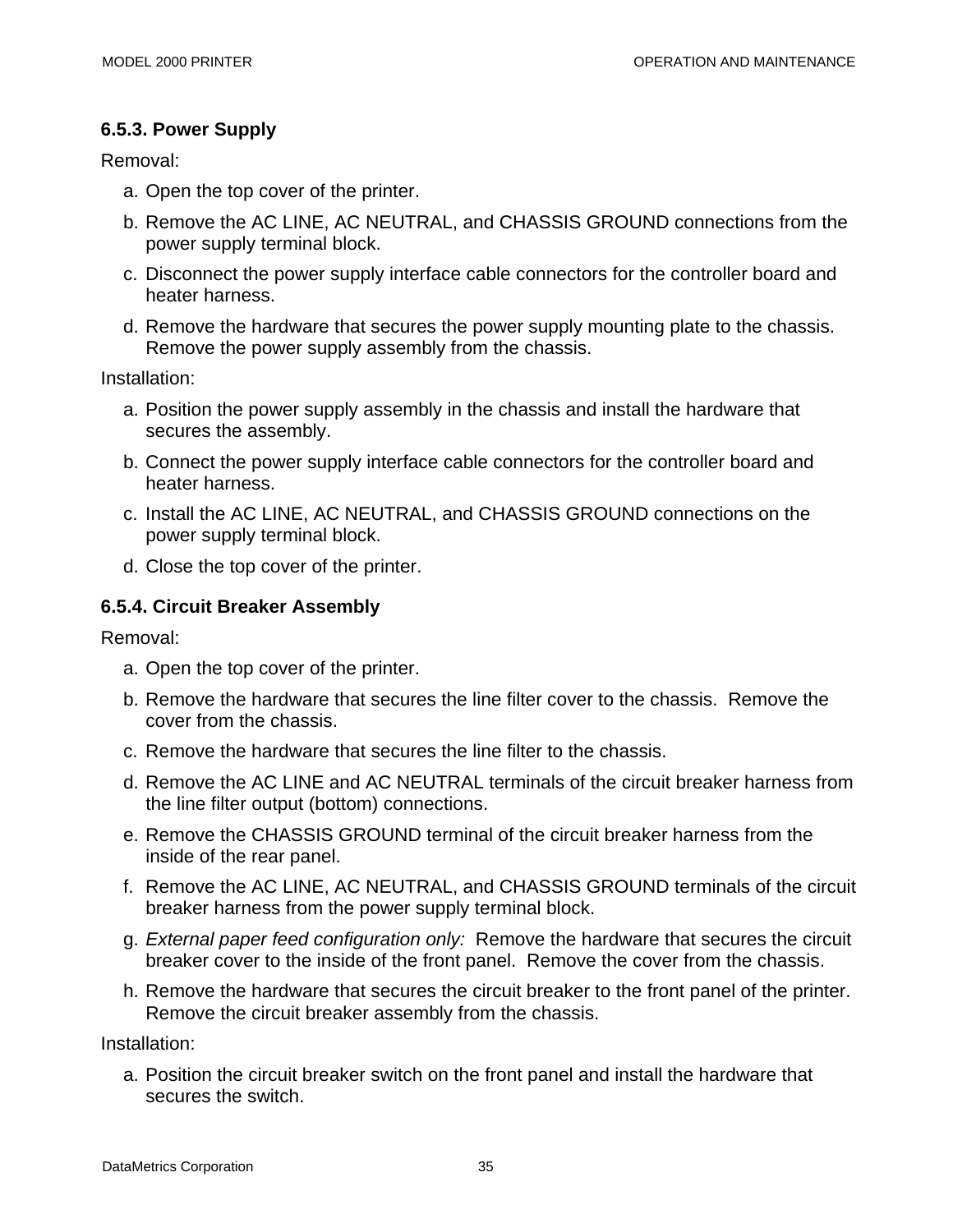- b. *External paper feed configuration only:* Position the circuit breaker cover on the inside of the front panel. Install the hardware that secures the cover.
- c. Install the AC LINE, AC NEUTRAL, and CHASSIS GROUND terminals of the circuit breaker harness on the power supply terminal block.
- d. Connect the CHASSIS GROUND terminal of the circuit breaker harness to the inside of the rear panel.
- e. Install the AC LINE and AC NEUTRAL terminals of the circuit breaker harness on the line filter output (bottom) connections.
- f. Position the line filter on the chassis and install the hardware that secures the filter.
- g. Install the line filter cover on the chassis.
- h. Close the top cover of the printer.

### **6.5.5. Line Filter**

Removal:

- a. Open the top cover of the printer.
- b. Remove the hardware that secures the line filter cover to the chassis. Remove the cover from the chassis.
- c. Remove the hardware that secures the line filter to the chassis.
- d. Remove the input, output, and ground harness terminals from the line filter. Remove the line filter from the chassis.

Installation:

- a. Install the AC LINE, AC NEUTRAL, AND CHASSIS GROUND terminals of the power input harness on the line filter input (top) connections.
- b. Install the AC LINE and AC NEUTRAL terminals of the circuit breaker harness on the line filter output (bottom) connections.
- c. Position the line filter on the chassis and install the hardware that secures the filter.
- d. Install the line filter cover on the chassis.
- e. Close the top cover of the printer.

### **6.5.6. Controller Board**

Removal:

- a. Remove the print engine assembly per 6.5.2.
- b. Remove the power supply, control panel, and parallel interface cables from the controller board.
- c. Remove the hardware that secures the controller board to the print engine base plate. Remove the controller board from the chassis.